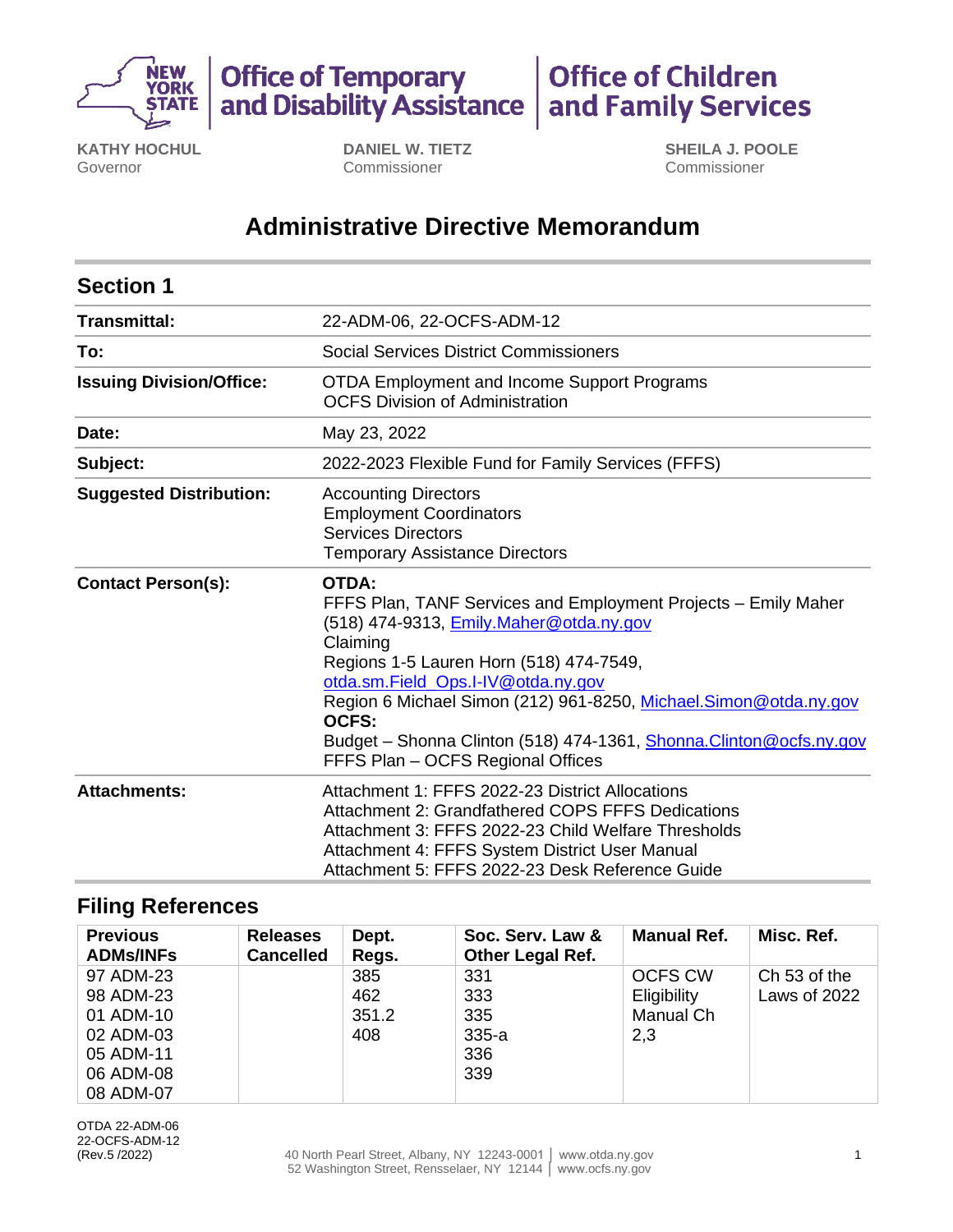| <b>Previous</b><br><b>ADMs/INFs</b> | <b>Releases</b><br><b>Cancelled</b> | Dept.<br>Regs. | Soc. Serv. Law &<br>Other Legal Ref. | <b>Manual Ref.</b>   | Misc. Ref. |
|-------------------------------------|-------------------------------------|----------------|--------------------------------------|----------------------|------------|
| 09 ADM-04                           |                                     |                |                                      | TA and SNAP          |            |
| 17 ADM-10                           |                                     |                |                                      | Employment           |            |
| 19 ADM-05                           |                                     |                |                                      | <b>Policy Manual</b> |            |
| 19 ADM-11                           |                                     |                |                                      | Fiscal               |            |
| 20-ADM-11                           |                                     |                |                                      | Reference            |            |
| 21-ADM-03                           |                                     |                |                                      | Manual               |            |
| 00 LCM-20                           |                                     |                |                                      | Volumes 2,3          |            |
| 08 LCM-06                           |                                     |                |                                      |                      |            |
| 14 LCM-04                           |                                     |                |                                      |                      |            |
| 17 LCM-04                           |                                     |                |                                      |                      |            |
| 18 LCM-08                           |                                     |                |                                      |                      |            |
| 03 INF-35                           |                                     |                |                                      |                      |            |
| GIS 18 TA/DC031                     |                                     |                |                                      |                      |            |
| 07-OCFS-LCM-12                      |                                     |                |                                      |                      |            |
| 10-OCFS-LCM-08                      |                                     |                |                                      |                      |            |
| 19-OCFS-LCM-12                      |                                     |                |                                      |                      |            |
| 19-OCFS-LCM-15                      |                                     |                |                                      |                      |            |
| 19-OCFS-LCM-16                      |                                     |                |                                      |                      |            |
| 19-OCFS-LCM-18                      |                                     |                |                                      |                      |            |
| 19-OCFS-LCM-19                      |                                     |                |                                      |                      |            |
| 19-OCFS-LCM-22                      |                                     |                |                                      |                      |            |
| 20-OCFS-LCM-04                      |                                     |                |                                      |                      |            |
| 21-OCFS-LCM-06                      |                                     |                |                                      |                      |            |

## **Section 2**

## **I. Summary**

The Flexible Fund for Family Services (FFFS) has been enacted in the 2022-2023 State Fiscal Year (SFY) Budget in the amount of \$964,000,000, which is equivalent to the SFY 2021-2022 appropriation. The FFFS 2022-2023 district allocations are included in Attachment 1. This Administrative Directive (ADM) provides social services districts (districts) with pertinent planning information, the forms and instructions for completing and submitting the SFY 2022-2023 FFFS plan, and instruction on submitting claims. This ADM also provides guidance on the collection of required performance and accountability data.

#### **II. Purpose**

The purpose of this ADM is to provide districts with information and procedures necessary to implement the FFFS, including requirements for submission of performance and accountability information for SFY 2022-2023. The FFFS System web application will be used for the SFY 2022- 2023 FFFS Plan submission and approval process. The FFFS System also hosts a document repository and legacy TANF Reporting and Control System (TRACS 2) plans that districts can access via a report screen. The FFFS SharePoint site will continue to host legacy FFFS plans as appropriate according to State retention policies.

Districts must submit their completed SFY 2022-2023 FFFS Plan via the FFFS System for review and approval by the New York State Office of Temporary and Disability Assistance (OTDA) and the New York State Office of Children and Family Services (OCFS) by July 6, 2022.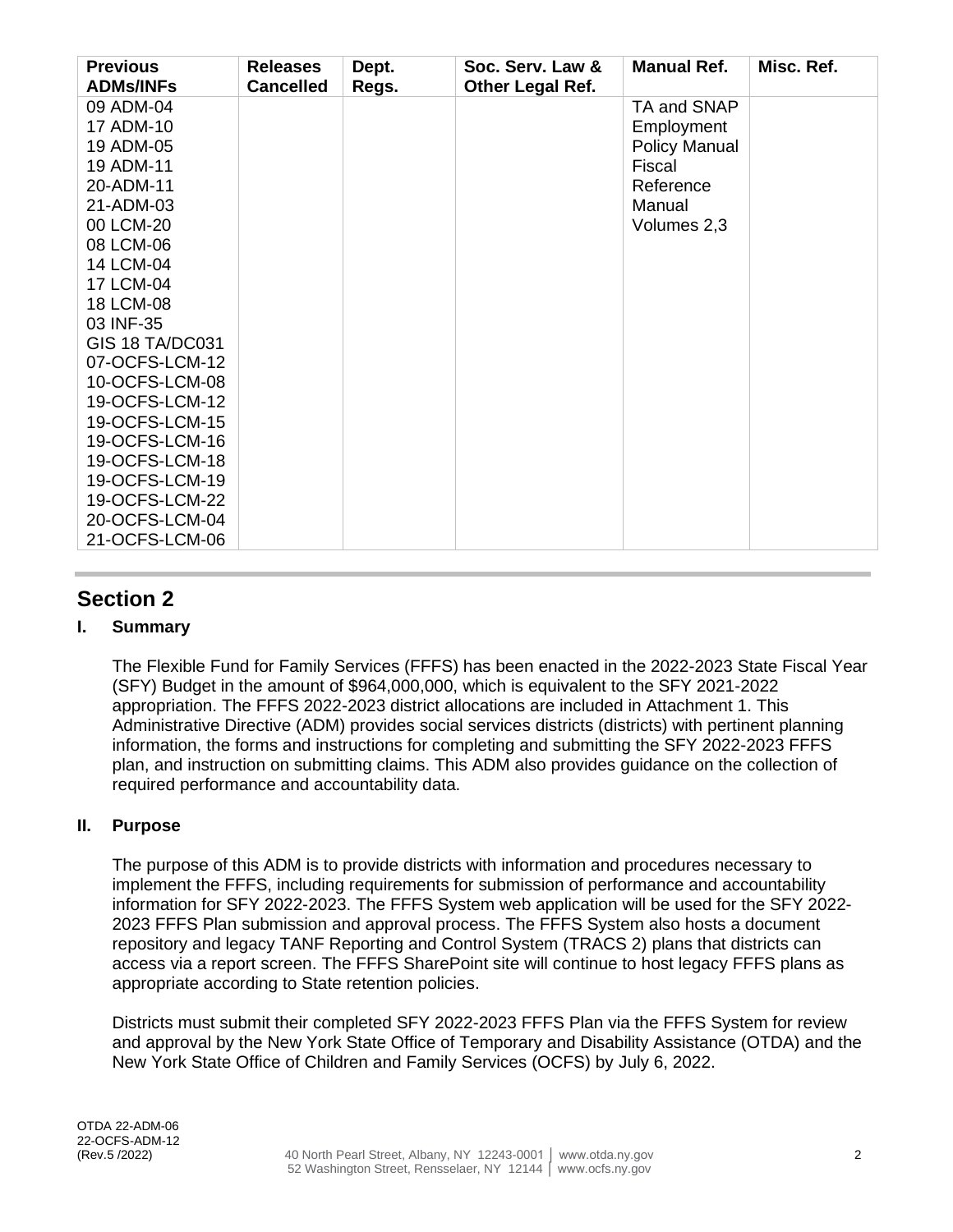#### **III. Organization and Content**

| Item                                                                  |                |
|-----------------------------------------------------------------------|----------------|
| Summary                                                               | $\overline{2}$ |
| ΙΙ.<br>Purpose                                                        | $\overline{2}$ |
| <b>Organization and Content</b><br>III.                               | 3              |
| IV. Background                                                        | $3-6$          |
|                                                                       | $6 - 20$       |
|                                                                       | $6 - 20$       |
| 1. Temporary Assistance for Needy Families (TANF) Employment          |                |
|                                                                       | $7-9$          |
|                                                                       | 9              |
|                                                                       | $9 - 11$       |
| 4. Substance Use Disorder (SUD) Assessment and Monitoring             | 11             |
| 5. Domestic Violence (DV) Screening and Assessment                    | 11             |
| 6. Child Welfare and Social Services Other Than Foster Care Services. | $11 - 16$      |
|                                                                       | 16-17          |
|                                                                       | $17 - 18$      |
|                                                                       | 18-20          |
| B. TANF Maintenance of Effort (MOE) Requirements                      | 20             |
|                                                                       | $21 - 26$      |
|                                                                       | $20 - 22$      |
| B.                                                                    | 22             |
| C.                                                                    | $22 - 23$      |
|                                                                       | 23             |
|                                                                       | $23 - 26$      |
| <b>VII.</b> Systems Implications                                      |                |
| <b>VIII. Effective Date</b>                                           | 26             |

## **IV. Background**

The \$964,000,000 in SFY 2023-2023 FFFS funds are allocated by the State to each district to support a range of services to address the needs of low-income families consistent with local priorities. The programs/services that may be funded by FFFS are:

- Allowable non-assistance TANF employment programs (such as employment preparation, placement, and retention services)
- TANF services
- D-1 case management services provided to TANF eligible families
- Child welfare services
- Emergency Assistance to Families (EAF), foster care maintenance, administration and tuition costs if authorized under prior law
- Persons in Need of Supervision (PINS)/Preventive Services
- Pregnancy prevention
- Drug/Alcohol (D/A) assessment and monitoring
- Domestic Violence (DV) screening and assessment
- EAF PINS foster care and related costs
- EAF juvenile delinquent (JD) and related costs only if authorized under prior law
- Districts' administrative costs for TANF-related activities
- Other allowable programs/services that meet a TANF purpose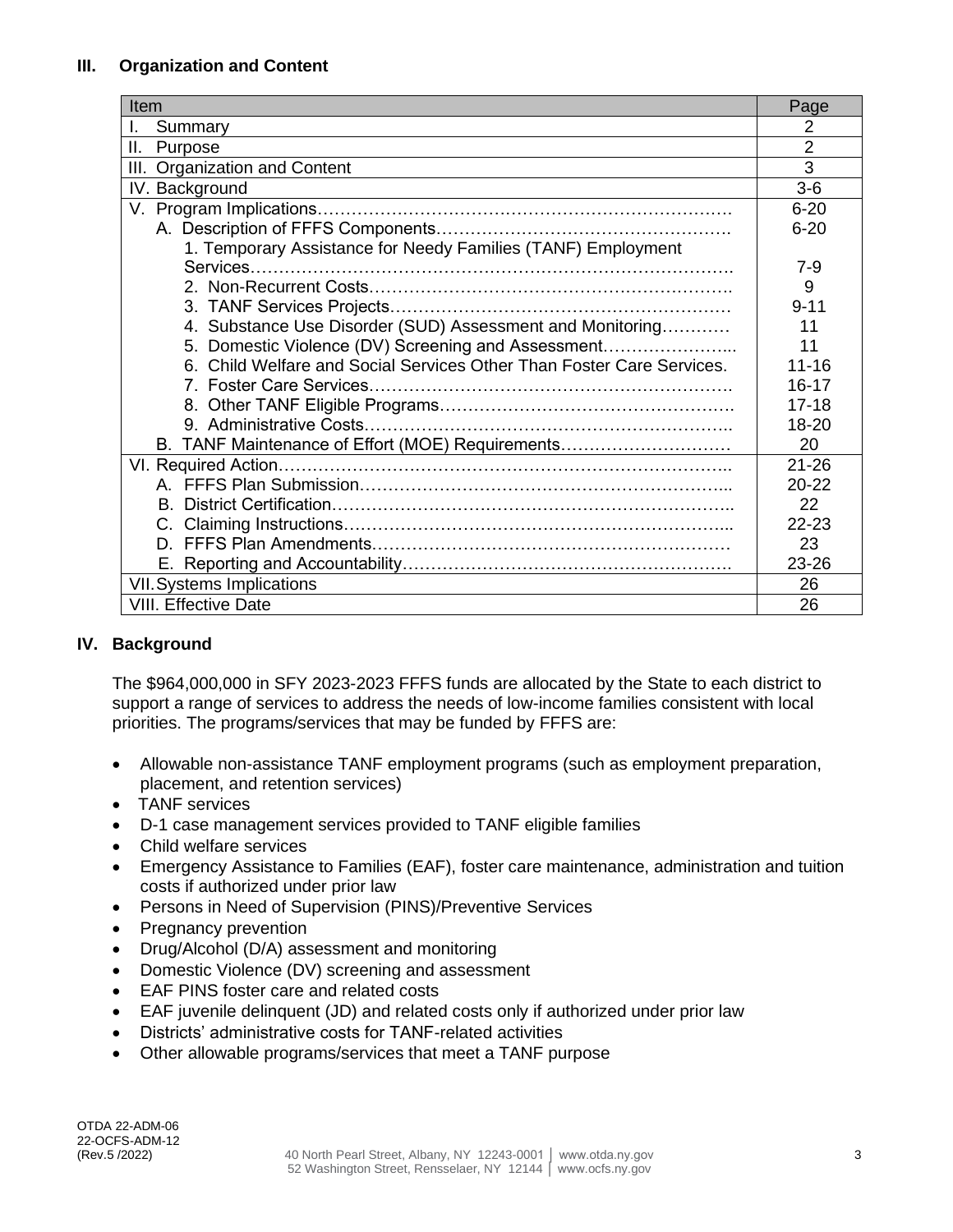• Districts may also transfer funds from FFFS to Child Care, and/or Title XX services (TANFfunded portion)

### *TANF FFFS Eligible Programs and Services*

All programs funded directly through the FFFS must serve at least one of the following four TANF purposes:

- 1. Provide assistance to needy families so that children may be cared for in their own homes or in the homes of relatives.
- 2. End the dependence of needy parents on government benefits by promoting job preparation, work, and marriage.
- 3. Prevent and reduce the incidence of out-of-wedlock pregnancies.
- 4. Encourage the formation and maintenance of two-parent families.

Allowable services supported with FFFS must meet the federal definition of non-assistance. Districts should ensure that current local procedures include information on the use of nonassistance diversion payment codes, as appropriate, for families who apply for Temporary Assistance (TA), are categorically eligible for TANF-funded services and whose situation meets the circumstances required to be eligible for diversion assistance, as described in [03 INF-35.](https://otda.ny.gov/policy/directives/2003/INF/03_INF-35.pdf) This will also prevent such families from being included in the participation rate calculation.

FFFS funds can be used to provide assistance only for expenditures made as a result of transferring FFFS funds to:

- Title XX (Title XX below 200 percent) or to the Child Care Development Block Grant (CCDBG),
- EAF PINS foster care and related costs,
- EAF JD and related costs only if authorized under prior law,
- EAF foster care administration, maintenance, or tuition costs funded directly with FFFS and/or transportation services for Family Assistance (FA) recipients.

Assistance for federal TANF purposes consists of any payment or benefit designed to meet ongoing basic needs – food, clothing, shelter, utilities, household goods, personal care items, and general incidental expenses. Assistance also includes supportive services such as transportation or child care provided to unemployed individuals. Assistance paid to a household is counted toward the 60- month state time limit. Payment types defined as assistance (see [09 ADM-04\)](http://otda.ny.gov/policy/directives/2009/ADM/09-ADM-04.pdf), when paid to a trackable individual in a trackable case type, will trigger time limit counts, be reported to the U.S. Department of Health and Human Services (DHHS) as assistance, be reimbursed with assigned child support collections, and include the case in the calculation of the federal work participation rate.

According to federal TANF rules, ongoing transportation benefits are generally considered assistance, and only meet the definition of non-assistance if provided to an employed family or provided on a short-term nonrecurring basis to meet a specific episode of need that will not extend beyond four months, in accordance with [00 LCM-20](http://otda.ny.gov/policy/directives/2000/LCM/00_LCM-20.pdf) and the federal TANF regulations at 45 CFR 260.31. A transportation benefit that is necessary to enable a TANF-eligible TA applicant to participate in applicant job search is not considered assistance but is identified as a diversionary payment. Therefore, FFFS funds can be used only to provide transportation benefits when the payment meets the definition of non-assistance (for employed or short-term, as described above including applicant job search) or provided to those already receiving ongoing TANF-funded FA. Other transportation costs, including ongoing transportation benefits to families and childless couples receiving Safety Net Assistance (SNA), cannot be funded with FFFS and would need to be claimed as SNA Non-Maintenance of Effort (Non-MOE) cost.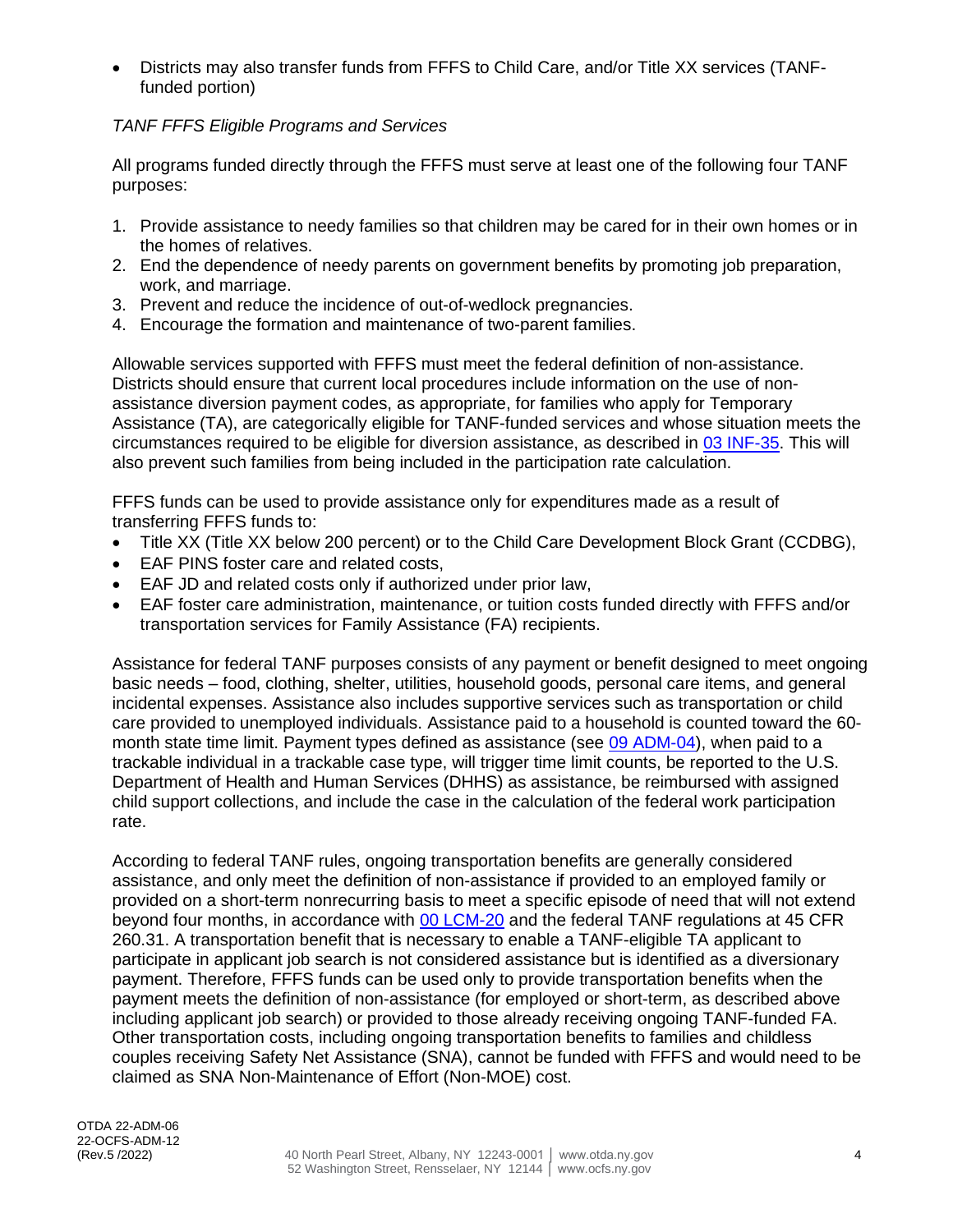In addition to the services described above, FFFS funds cannot be used for medical services or treatment. FFFS funds also cannot be used for juvenile justice services that were not authorized under prior law. The only juvenile justice services for which FFFS funds may be used are those authorized under prior law which are funded through EAF Assistance/Non-Assistance. As an example, expenditures for residential care as well as assessment or rehabilitative services, including services provided to children in the juvenile justice system, do not meet any of the purposes of the TANF program. In these instances, the principal purpose for placement is to protect the child or to protect society because of the child's behavior, not to care for the child in his or her own home (TANF Purpose 1). Since the focus is to address the child's needs, expenditures to care for the child in these living situations does not end the dependence of needy parents on government benefits by promoting job preparation, work, and marriage (TANF Purpose 2). TANF purposes 3 and 4 also do not apply in these situations.

FFFS-funded services may be provided only to TANF-eligible recipients of TA, and to individuals and families not in receipt of TA who meet TANF eligibility requirements as outlined in [00 LCM-20,](http://otda.ny.gov/policy/directives/2000/LCM/00_LCM-20.pdf) including having income at or below 200 percent of the federal poverty level. The exceptions to this rule are EAF child welfare services; EAF PINS foster care costs; EAF JD costs authorized under prior law; EAF foster care maintenance, administration, and tuition costs; pregnancy prevention purposes; and PINS/Preventive Services.

The income standards for June 2022 – May 2023 are outlined in [22TA/DC015.](https://otda.ny.gov/policy/gis/2022/22DC015.pdf) Poverty guidelines for income standards for June 1, 2021 – May 31, 2022, can be found in last year's FFFS ADM [\(21-](https://otda.ny.gov/policy/directives/2021/ADM/21-ADM-03.pdf) [ADM-03\)](https://otda.ny.gov/policy/directives/2021/ADM/21-ADM-03.pdf).

#### *Employment Services and Work Supports*

The FFFS allocation is an important resource in supporting employment services to help TANFeligible families gain vital work readiness and job skills that will support workforce entry, job retention, and opportunities for future wage advancement. These funds are critical to support districts' efforts to achieve or maintain compliance with federal work participation rates and work verification standards as well as job placement outcomes. Failure to meet the effective work participation rate and required work verification and documentation standards would expose the state and districts to the risk of significant federal fiscal penalties. For this reason, districts must ensure that they allocate sufficient resources from their FFFS allocation for program, services and staffing to assist them in meeting their work participation and work verification goals. OTDA also encourages the use of FFFS funds to support districts' efforts to maximize access to the array of work supports available to lower wage workers, as well as to those individuals who may be underemployed or recently unemployed and are determined to be TANF-eligible in accordance with [00 LCM-20.](http://otda.ny.gov/policy/directives/2000/LCM/00_LCM-20.pdf)

The SFY 2022-2023 budget appropriated \$46,100,000 in TANF funds to support the 2022 Summer Youth Employment Program (SYEP). A Local Commissioners Memorandum (LCM) will notify districts of their allocation for the 2022 SYEP and advise them that up to 10.84 percent of their SYEP allocation can be transferred to support FFFS plan activities. Districts choosing this option will see the "Summer Youth Transfer" figure in the "Summer Youth Transfer In" field in their FFFS plan header when the allocation becomes available. That figure will become part of their total FFFS allocation. Should it be determined that a portion, or all of this transfer, is required for summer youth activities, a plan modification can be requested asking for funds to be returned back to the SYEP no later than November 30, 2022.

#### *Child Care and Title XX*

OTDA 22-ADM-06 22-OCFS-ADM-12<br>(Rev.5 /2022) In addition to the FFFS, the enacted budget included separate federal and state allocations for childcare services to assist low-income families. OCFS issues a separate LCM that sets forth each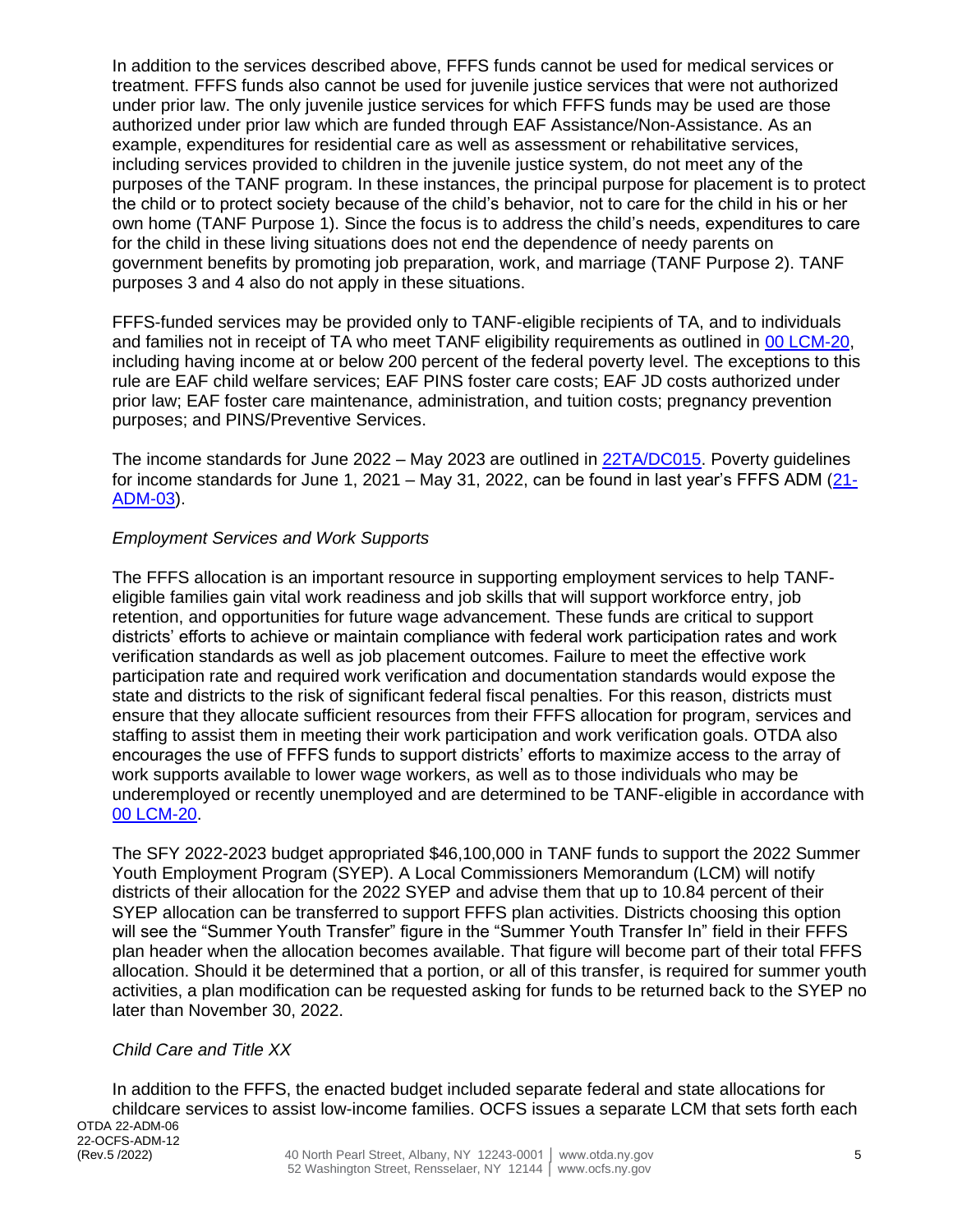district's childcare allocation and the rules governing those funds. Districts may transfer a portion of their FFFS funds to the CCDBG to supplement their childcare allocations.

District block grant transfers should remain within the following percentages against the \$964,000,000 FFFS for SFY 2022-2023:

- 30 percent to CCDBG, or
- 25 percent to the Title XX block grant, or
- 30 percent combined to the CCDBG and Title XX block grant.

A review of the statewide total amount of the transfers will be completed when all plans are submitted, and exceptions to the above percentages may be considered on an individual district basis.

The FFFS planning process provides districts with an opportunity to use the needs assessments conducted as part of the required County Child and Family Services Plan in relation to each district's childcare, child welfare and adult services needs. Among the factors to be considered are: district's administrative costs, child welfare services and other services historically funded with TANF funds transferred to Title XX (Title XX below 200 percent funds), childcare services historically funded by a district's CCDBG allocation that include funds transferred from TANF, and the adequate overall level of supporting childcare services necessary to engage TA families in work or work preparation services and to serve other low-income families.

#### *Outcomes*

Each district is required to report the number of families served associated with TANF services projects and TANF employment projects in the FFFS System. Additionally, districts are responsible for defining, measuring, and maintaining performance for all projects funded through FFFS. Districts who use FFFS funding to contract with providers for services must maintain appropriate oversight to ensure that contractors perform in accordance with the terms, conditions, and specifications of their contracts and are in accordance with FFFS guidelines. The performance outcomes for FFFS projects shall be made available for state review as requested. See Section VI.E.1 for additional information.

For OCFS Child Preventive Services programs provided pursuant to Social Services Law (SSL) § 409-a, the requirements for performance or outcome provisions set forth in [07 OCFS-LCM-12](http://ocfs.state.nyenet/policies/external/OCFS_2007/LCMs/07-OCFS-LCM-12%20Preventive%20Services%20-%20Performance-%20or%20Outcome-Based%20Provisions.pdf) remain in effect for SFY 2022-2023.

#### **V. Program Implications**

#### **A. Description of FFFS Components**

The FFFS is designed to provide districts with flexibility in determining how best to respond to identified local needs for services based on their caseload compositions, local labor markets, and other unique factors. Each district may use its FFFS allocation as described in the following categories.

Note: Districts must ensure costs are correctly allocated when a project has more than one contracted program and when projects serve both TANF and non-TANF eligible individuals, regardless of who is providing the services (either district staff or contractor staff). If districts choose to engage contractors to provide services, they are reminded that they need to obtain assurances from those contractors that the costs being charged to TANF are done pursuant to an appropriate and acceptable cost allocation methodology. Cost allocation rules are contained in the *Fiscal*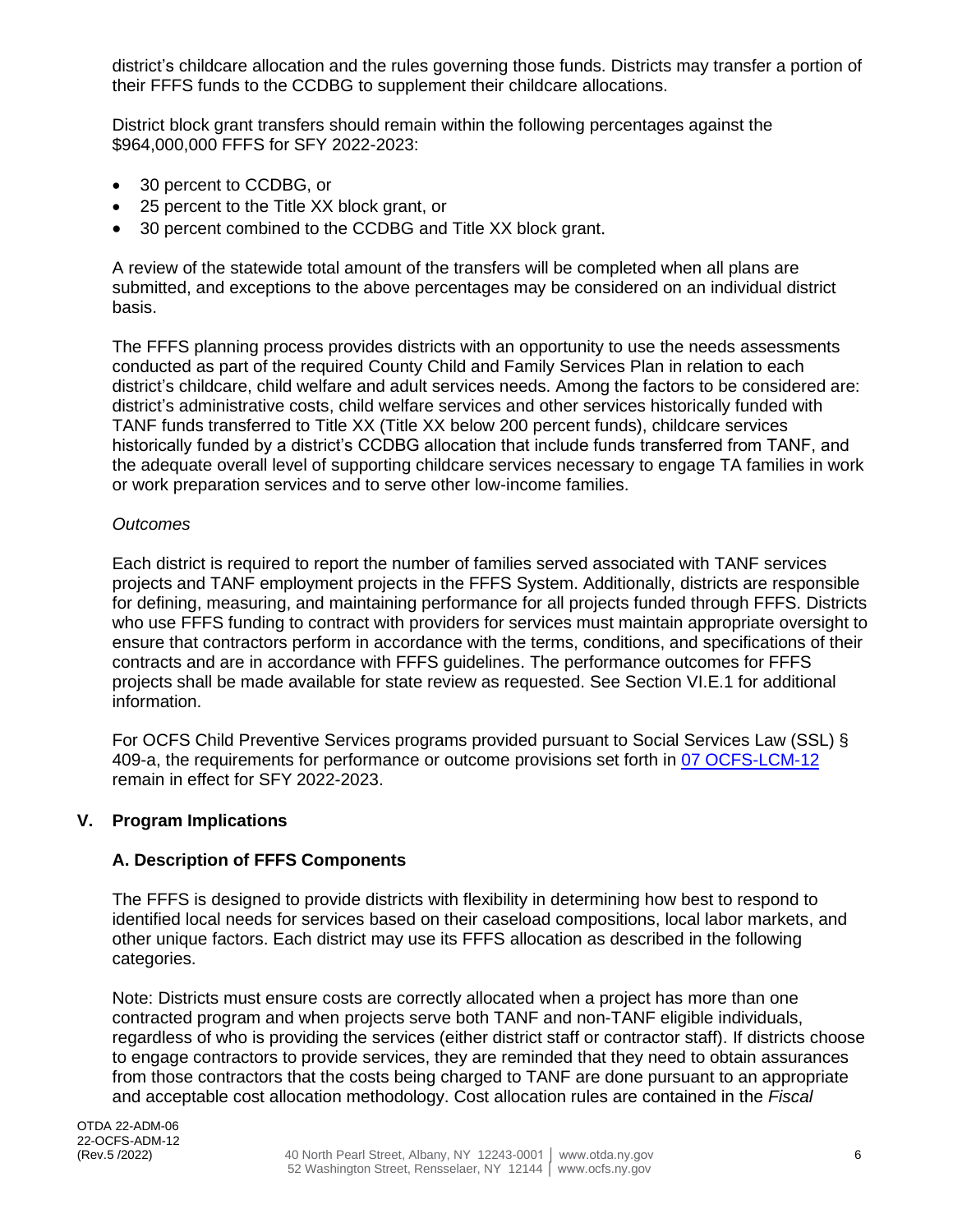*Reference Manual*, Volume 3. They can also be found in the federal Office of Management and Budget (OMB) *Uniform Administrative Requirements, Cost Principles and Audit Requirements for Federal Awards* (Uniform Guidance). (The Uniform Guidance publication supersedes OMB A-21, A-50, A-87, A-89, A-102, A-110, A-122, and A-133.)

1. TANF Employment Services

The continued primary goal of the TA program is to help low-income families enter the workforce and achieve economic stability and FFFS funds are an important resource to support employment services to FA-eligible individuals. Districts must ensure that sufficient resources are devoted from the FFFS allocation and other sources (e.g., state contracts, other TANF allocated programs, local funds) to help TANF-eligible individuals, including SNA-MOE families and SNA two-parent families, achieve the skills necessary to support workplace entry and job retention. Additionally, each district is required to achieve federal participation rate standards and to ensure compliance with federal work verification requirements for TANF-funded/SNA-MOE families. As part of these efforts, districts should review job readiness, job skills, and basic education needs of TANF-eligible TA recipients when making decisions on the use of FFFS funds to maximize client engagement, job placement, and job retention outcomes.

## Employment Program Requirements

SSL § 331 requires the establishment of programs that provide employment services to applicants for and recipients of TA to help individuals achieve economic independence. Districts must operate TA and Supplemental Nutrition Assistance Program (SNAP) employment programs. These plans must meet the requirements of applicable federal and State laws and regulations, be in accordance with the requirements outlined in [08 ADM-07](http://otda.ny.gov/policy/directives/2008/ADM/08-ADM-07.pdf) and subsequent policy directives, follow the local plan requirements set forth in SSL § 333 and receive OTDA approval.

The districts are afforded considerable flexibility in developing and implementing employment programs, but must meet the programs' requirements established in 18 NYCRR 385 and in the *[Temporary Assistance and Supplemental Nutrition Assistance Program Employment Policy](https://otda.ny.gov/resources/employment-manual/employmentmanual.pdf)  [Manual,](https://otda.ny.gov/resources/employment-manual/employmentmanual.pdf)* which include but are not limited to the following:

- Determine the employability status (including an assessment of medical and non-medical work limitations) of each TA applicant and recipient.
- Complete an employment assessment, including, but not limited to: a review of the individual's education level, basic skills proficiency, prior work experience, training and vocational interests, and childcare and other supportive service needs for all TA recipients who are age 18 or older (including individuals who are 16 or 17 years old and not satisfactorily attending secondary school and have not completed high school or an equivalent program).
- Develop an employment plan consistent with the individual's employment assessment, which identifies the following:
	- supportive services that the district will provide, including child care;
	- work activities to which the recipient will be assigned; and,
	- individual's employment goals.
- Engage TA and SNAP recipients in work and work preparation activities, as required, to achieve work participation rates and maximize participants' employment outcomes.
- Ensure hours of participation are consistent with federal definitions, the actual hours of participation reported towards the federal participation rate are documented and reported in accordance with federal requirements.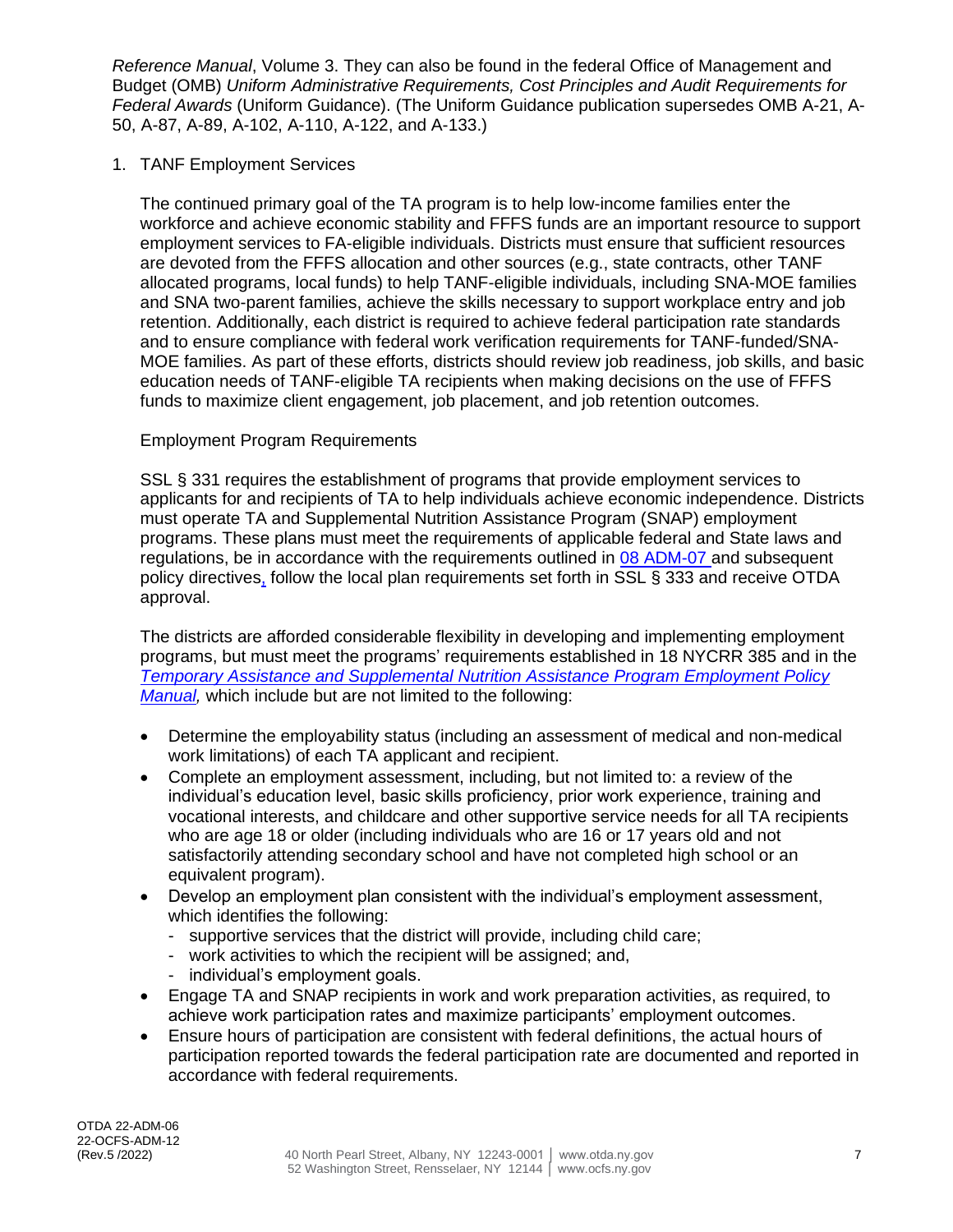The districts also may elect to use funds made available through the FFFS allocation to provide employment services to TANF-eligible individuals and families with gross income up to 200 percent of the federal poverty level, including non-custodial parents (NCPs) of minor children (see [00 LCM-20\)](http://otda.ny.gov/policy/directives/2000/LCM/00_LCM-20.pdf). Please note, districts are required to report monthly in the FFFS System the number of NCPs participating in FFFS work activities. If no NCPs are participating in FFFS work activities, the districts must enter "0" for the month.

The following are examples of employment programs districts may fund through FFFS:

Assessment and Employment Plan Development – These programs assess a TA recipient's skills, employment goals and support services needs, in accordance with 18 NYCRR 385.6; develop an employment plan to outline the activities in which the individual will be engaged; and determine which services the district will provide to reduce barriers to employment, prepare for workplace entry, support job retention, and/or enhance current employment status.

Case Management and Monitoring of Nonexempt and Exempt Adults – These programs coordinate and monitor an individual's participation in activities and services to ensure compliance with their employment plan and provide interventions to help them overcome barriers to program participation and reach their plan goals.

Educational and Training Activities – These programs enroll and aid the participation in educational, job skills training or vocational education activities that may be coordinated or offered concurrently with other work activities to increase program participant's skills and to support workplace entry and job opportunities.

Employability Determinations/Disability Determinations – These programs assist with completing an individual's employability determination review and employability evaluation to determine to the extent to which they are able to participate in work activities and to identify any treatment services that would improve their ability to work.

Specialized Employment Services – These programs have been developed to meet the varied needs of adults with barriers to employment, including enhanced job readiness training and specialized work placements intended to accommodate or improve work limitations. Such services may be targeted to individuals with physical or mental health barriers to employment, ex-offenders, or other difficult to place job seekers.

Subsidized Employment Programs – These programs provide employment in the public or private sector for which the employer receives a subsidy supported by FFFS funds to offset some or all of the wages and costs of employing and training TA recipients and other eligible individuals. Subsidized employment placements must be consistent with SSL § 336-e and 336-f. All costs associated with this project type should be claimed on the Schedule D-3, Column 2, line 4 of the RF-2A Claiming Package, as directed in the Fiscal Reference Manual, Volume 3, Chapter 10.

Job Placement and Retention Services – These activities and services help eligible individuals locate employment, retain employment, and/or advance in the workplace.

Transportation Supports – These programs or activities have been developed to provide the support necessary for employed or engaged individuals to obtain or maintain employment. These supports can include car loans or bus tokens, metro cards or passes (see page 4 of this ADM for limitations on the use of FFFS for transportation services).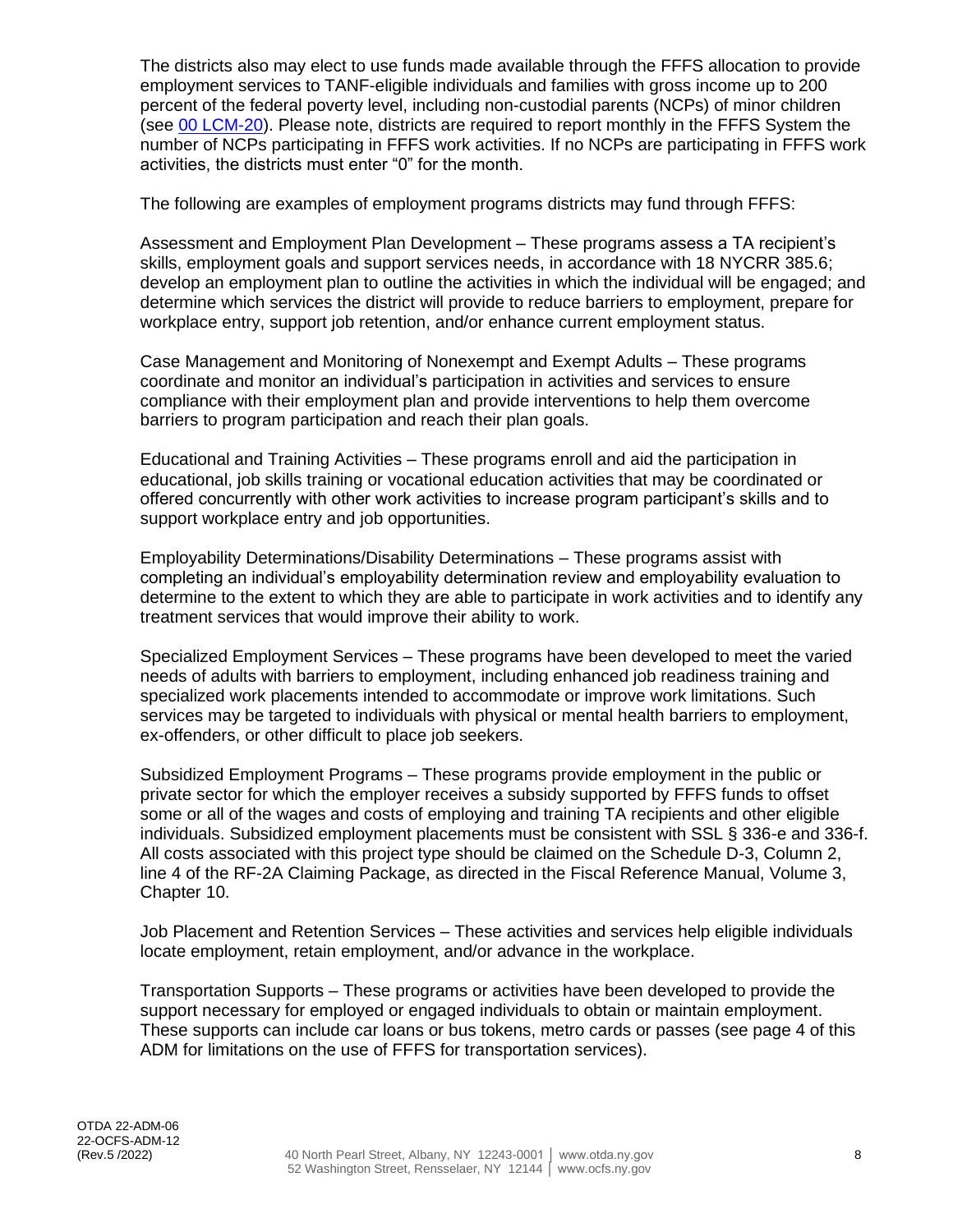Outreach/Reengagement of Noncompliant Adults – This includes additional outreach or other enhanced services designed to assess reasons for noncompliance and secure participation of noncompliant adults in appropriate work or work preparation activities.

General Employment Services – This includes activities that do not fit within the description of other employment services described above, but which are intended to support a district's efforts to provide job preparation, job placement and retention, and advancement services.

Employment Services for Youth (including Subsidized Employment Programs for Youth) – These educational or training programs and activities which target eligible youth are designed to help them prepare for or experience the workplace, as well as services to help youth attain their high school diploma or High School Equivalency (HSE).

Transitional Benefits/Work Supports – This is a specialized district approach to supporting employed families and maximizing receipt of work supports/transitional benefits such as Supplemental Nutrition Assistance Program (SNAP), Medicaid, Earned Income Tax Credit (EITC), and other non-assistance services for low-income families. This may include special units that provide case management for employed individuals, outreach efforts, and promotional campaigns to increase the participation in these programs aimed at increasing family stability through maximizing available assets (income/resources) to support economic stability.

2. Non-Recurrent Costs (Emergency Assistance/Diversion)

Districts may choose to use FFFS funds for services that are intended to minimize or avoid the need for ongoing TANF-funded assistance through one time or nonrecurring supports. These are characterized as payments designed to deal with a specific crisis situation or episode of need that does not extend beyond four months and is not intended to meet recurrent or ongoing basic needs. Some examples of these services may include emergency assistance and diversion payments, emergency housing and short-term homelessness assistance, emergency food aid, short-term utilities payments, burial assistance, clothing allowances, and back-toschool payments. The nonrecurrent costs category does not include childcare, transportation, or short-term education and training costs, and such expenditures should be reported under other project types as appropriate. If a district allocated FFFS funding to this type of project(s), it must show the funds allocated on line 2, "TANF Services Non-Recurrent Costs" in the SFY 2022- 2023 Fiscal Data Entry screen of the FFFS System.

3. TANF Services Projects

Districts may choose to use FFFS funds for innovative programming that can prevent cash assistance dependency, provide the extra support needed to reduce recidivism to TA, and help TANF-eligible families achieve greater economic independence. The TANF services projects include, but are not limited to, case management services, enhanced drug/alcohol services, after-school and summer programs for at-risk youth, home visiting for families, and child-only case projects.

The TANF services project types are listed below:

Financial Education and Asset Development – These projects and initiatives are designed to support the development and protection of assets, including contributions to Individual Development Accounts (IDAs) and related operational costs (that fall outside the definition of administrative costs), financial education services, tax credit outreach campaigns, and tax filing assistance programs, initiatives to support access to mainstream banking and credit and debt management counseling.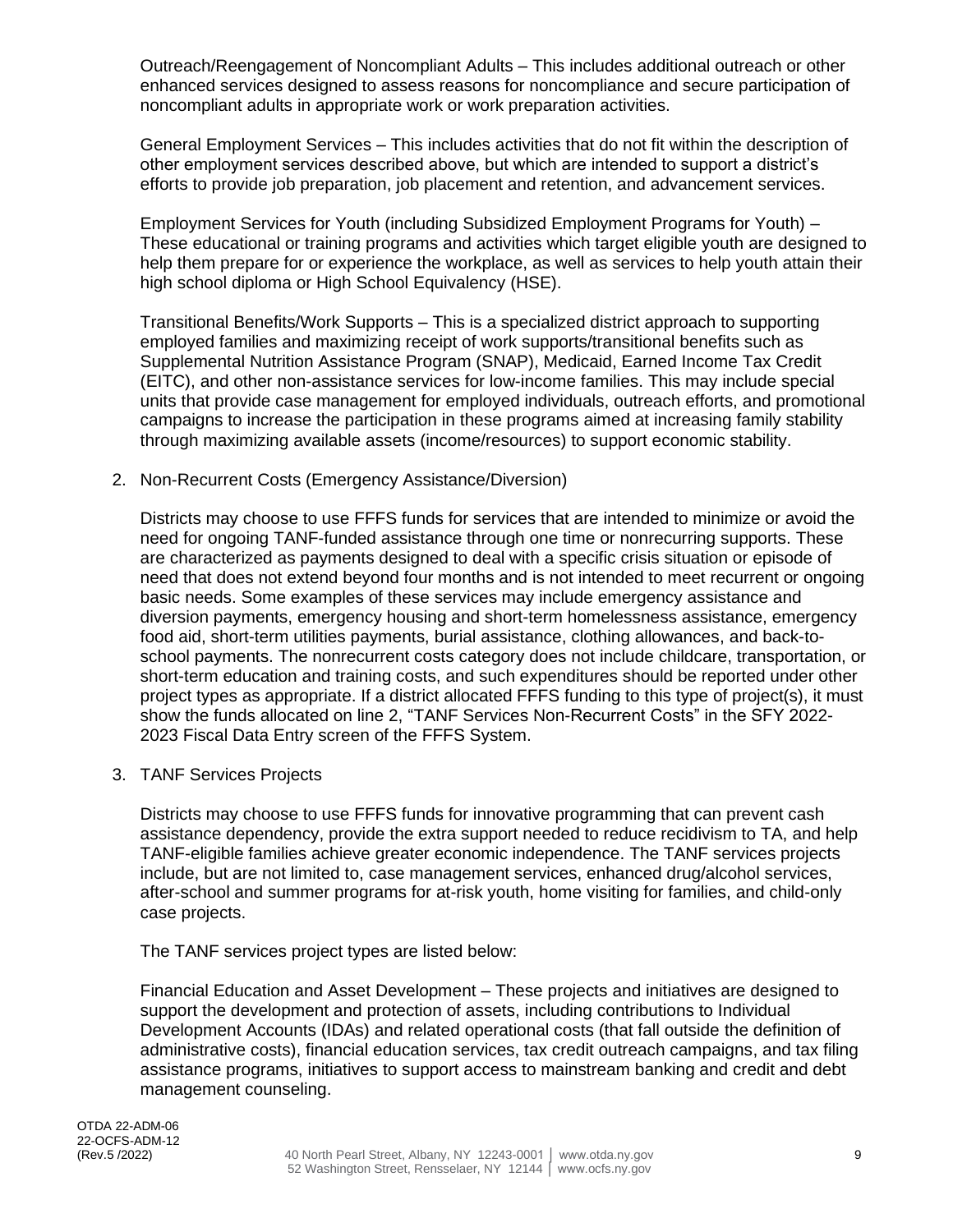Supportive Services – These projects include services such as domestic violence services, health, mental health, substance abuse, disability services, housing counseling services, and other family supports. (Note: Federal TANF funds cannot be used on expenditures for medical services.)

Services for Children and Youth – These projects are designed to support and enrich the development and improve the life-skills and educational attainment in children and youth. This may include after-school programs and mentoring or tutoring programs. (Note: If there is another project type that more specifically relates to the activities provided, it is that specific category that should be chosen and related expenditures should be reported under that category rather than under Services for Children and Youth. For example, subsidized youth employment programs should be reported under subsidized employment.)

Prevention of Out-of-Wedlock Pregnancies – These projects provide sex education or abstinence education and family planning services to individuals, couples, and families in an effort to reduce out-of-wedlock pregnancies. Expenditures related to comprehensive sex education or abstinence programs for teens and preteens may also be included in these programs. Other benefits or services provided under TANF purpose 3 (to prevent and reduce instances of out-of-wedlock pregnancies), should be reported under a more appropriate subcategory, e.g., "Services for Children and Youth."

Fatherhood and Two-Parent Family Formation Programs – These projects aim to promote responsible fatherhood and/or encourage the formation and maintenance of two-parent families. For example, activities in these programs may include marriage education, marriage and relationship skills, fatherhood skills, parenting skills workshops, advertising campaigns on the value of marriage and responsible fatherhood, education regarding how to control aggressive behavior, financial planning seminars, and divorce education and reduction programs.

Family Support/Family Preservation/Reunification Services – These community-based services are designed to provide families involved in the child welfare system with increased strength and stability, so children may remain in or return to their homes. These services may include respite care for parents and relative caregivers; individual, group, and family counseling; parenting skills classes; and case management, etc.

Additional Child Welfare Services – These are services provided to children and families who are involved in the child welfare system or are at risk of being in the child welfare system. They may include independent living services, service coordination costs, legal action, developing case plans, assessment/evaluation of family circumstances, and transportation to or from any of the services or activities described above.

Home Visiting Programs – These projects have nurses, social workers, or other professionals/paraprofessionals provide services to families in their homes, including evaluating the families' circumstances, providing information and guidance around maternal health and child health and development, and connecting families to necessary resources and services. (Note: Federal TANF funds cannot be used on expenditures for medical services.)

Administrative Costs – This includes projects that provide general administration and coordination of TANF programs as well as other activities defined in 45 CFR Part 263.0. Also, see Volume 3 of the Fiscal Reference Manual for detailed information on TANF administrative expenditure requirements. See section on "Cumulative Grant Year Reports" above for more information on monitoring the 15 percent cap on administrative costs.

Assessment/Service Provision – This includes costs associated with screening and assessing individuals (including substance abuse screening), Supplemental Security Income (SSI)/Social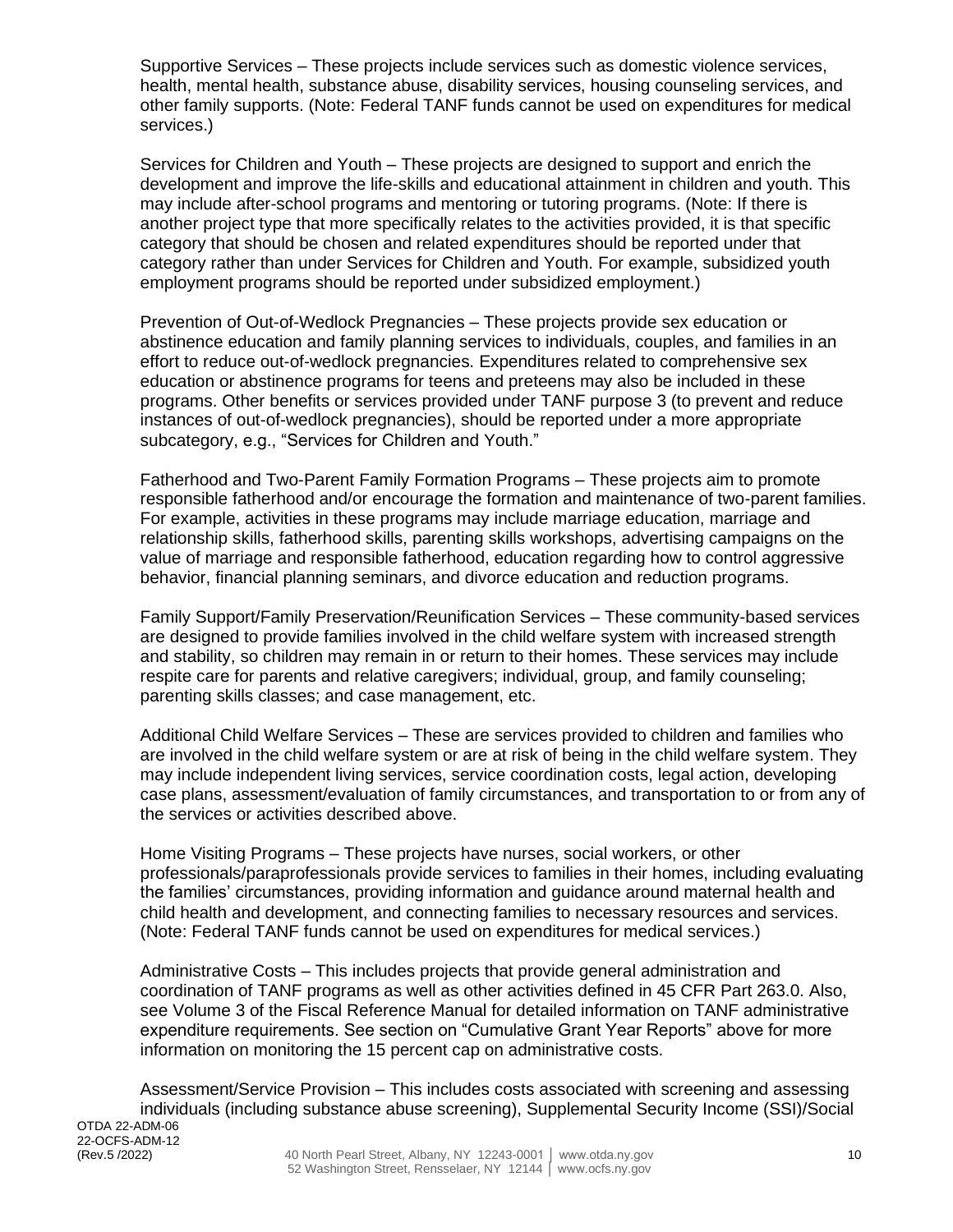Security Disability Insurance (SSDI) application services, case planning and management, and providing direct services that are not "administrative costs," as defined in 45 CFR Part 263.0, or cannot be otherwise allocated to another expenditure category. For example, case management for a TANF-eligible recipient related to providing multiple services.

4. Substance Use Disorder (SUD) Assessment and Monitoring

All districts are required by statute to screen adult TA applicants and recipients for drug and/or alcohol use that could preclude them from working and becoming economically stable. Districts may use FFFS funds to pay the costs of assessing TANF-funded recipients who screen positive SUD and for monitoring the recipients' attendance and progress in mandated SUD treatment. Districts may also use their FFFS funds to provide a variety of support services to TANF-eligible individuals and families with substance use problems. These services are supplemental to an individual's SUD treatment and include such services as parenting programs, family counseling, and intensive case management. Funding for these enhanced drug/alcohol support services projects must be included as a TANF services project (as noted above).

The D/A program assurances in accordance with 18 NYCRR 351.2(i). [97 ADM-23,](http://otda.ny.gov/policy/directives/1997/ADM/97_ADM-23.pdf) [01 ADM-10,](http://otda.ny.gov/policy/directives/2001/ADM/01_ADM-10.pdf) [GIS 18 TA/DC031,](https://otda.ny.gov/policy/gis/2018/18DC031.pdf) and subsequent releases apply.

5. Domestic Violence (DV) Screening and Assessment

Districts may use FFFS funds to meet the requirement for DV screening and assessment for TANF-eligible families. All applicants for and recipients of TA are offered DV screening at application, recertification, and at any point when a recipient indicates the need for assistance with DV. All TA applicants and recipients who indicate they are DV victims must be provided the opportunity to meet with a DV liaison for an assessment to determine if they may need a waiver from specific TA requirements that may place the victim and/or their children at risk or make it more difficult for them to escape an abusive situation.

The DV program requirements in accordance with 18 NYCRR 408, [98 ADM-03,](http://otda.ny.gov/policy/directives/1998/ADM/98_ADM-03.pdf) [19 ADM-05,](https://otda.ny.gov/policy/directives/2019/ADM/19-ADM-05.pdf) [19](https://otda.ny.gov/policy/directives/2019/ADM/19-ADM-11.pdf)  [ADM-11,](https://otda.ny.gov/policy/directives/2019/ADM/19-ADM-11.pdf) and subsequent releases apply.

- 6. Child Welfare and Social Services Other Than Foster Care Services
	- a. Title XX Transfer (Title XX Below 200 Percent)

Districts may choose to transfer a portion of their FFFS allocation to Title XX for child welfare services, community optional preventive services (COPS), adult protective, domestic violence, and/or other services. Districts may transfer up to 25 percent of their FFFS allocation to Title XX, provided that the total amount the district chooses to transfer to the CCDBG and Title XX combined may not exceed 30 percent of the district's FFFS allocation. Please refer to the "Background" section of this ADM for additional information.

Any FFFS allocation transferred to Title XX (Title XX below 200 percent) must be expended for services to children and their families with incomes below 200 percent of the federal poverty level for the family size. Recipients of Title XX below 200 percent funds also must be either U.S. citizens or qualified aliens as defined by the Personal Responsibility and Work Opportunity Reconciliation Act of 1996 (PRWORA). All Title XX rules apply to these funds, including the prohibition against the use of the funds for foster care maintenance payments.

No additional eligibility criteria are required for child welfare services funded with FFFS allocations transferred to Title XX. A complete discussion of the eligibility requirements for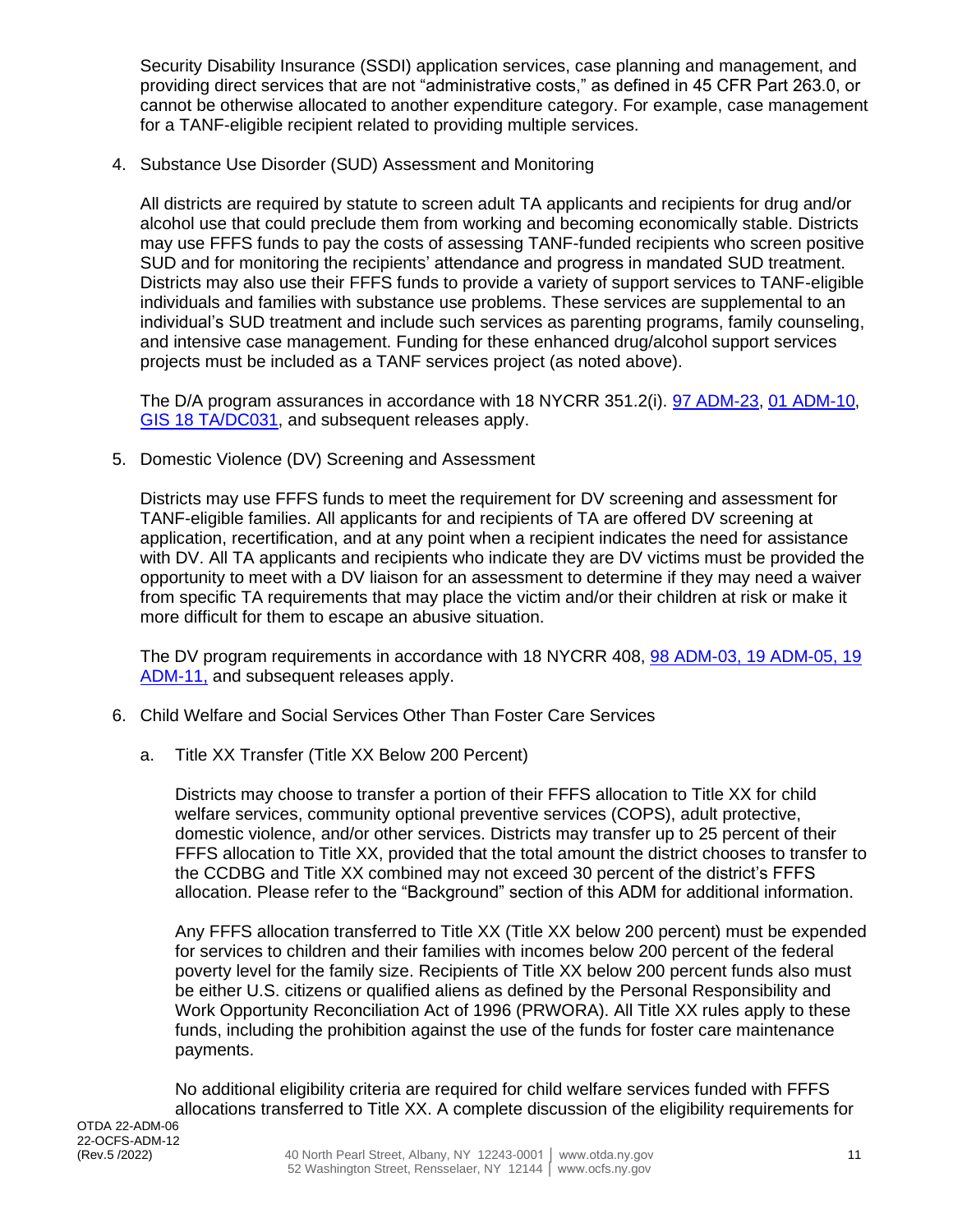this expenditure type is found in the OCFS *[Child Welfare Eligibility Manual](https://ocfs.ny.gov/main/publications/eligibility/2018-Eligibility-Manual.pdf)*, Chapter 3. Any child welfare services expenditures, other than COPS, not reimbursed via FFFS allocations transferred to Title XX for child welfare services or directly from FFFS funds, may be eligible for 62 percent state child welfare financing reimbursement subject to the child welfare threshold provisions and performance or outcome-based provisions for child preventative service requirements set forth below. Any FFFS funds transferred to Title XX for COPS are subject to the same requirements as the state funds provided in a separate appropriation. OCFS issues separate LCMs that set forth district allocations and rules governing COPS.

For services other than child welfare services, including adult protective and domestic violence (AP/DV) services; any FFFS funds transferred to Title XX have additional eligibility criteria, including that the household contain at least one child under the age of 19 years. There is a separate set-aside in the regular Title XX funds for expenditures for AP/DV services. OCFS issues a separate LCM that sets forth district allocations and rules governing Title XX.

Any claims for eligible AP/DV services that exceed a district's Title XX allocation and any FFFS funds the district chooses to transfer to Title XX for such purposes are eligible for 49 percent state reimbursement pursuant to state appropriation.

There is **no** state reimbursement available for claims that are entered as "Other" Title XX services on Schedule G that exceed the amount of other Title XX regular funds available to the districts and the amount of FFFS funds the district chooses to transfer to Title XX for non-AP/DV services. The districts should consider these facts when making FFFS allocation decisions for these services.

b. It should be noted that districts may not use any portion of their FFFS allocations to provide a direct preventive housing subsidy. These costs are considered assistance under the federal TANF rules, which affect a family's 60-month funding limitation and the district's reporting requirements. However, a district may choose to transfer a portion of its FFFS allocation to Title XX Child Welfare (Title XX below 200 percent) to use for its preventive housing subsidy costs.

#### COPS Transfer

Any FFFS funds transferred to Title XX for COPS are subject to the same requirements as the state funds provided in a separate appropriation. OCFS issues separate LCMs that set forth district allocations and rules governing COPS.

Districts with grandfathered COPS allocations may apply Title XX below 200 percent COPS FFFS expenditures up to the amount dedicated in SFY 2010-2011 (as of March 31, 2011), to their child welfare services threshold. Any amount dedicated or expended above this amount will not count towards the district's child welfare services threshold (see Attachment 2).

c. Child Welfare Services Directly Funded Under FFFS

A district may choose to use a portion of its FFFS allocation directly to provide child welfare services. As in recent years, there are no separate TANF allocations for TANF EAF child welfare services. Districts continue to have greater flexibility in how they may use their FFFS allocations directly for child welfare services. These FFFS funds may be used directly for child welfare services for families that meet the TANF EAF child welfare eligibility criteria.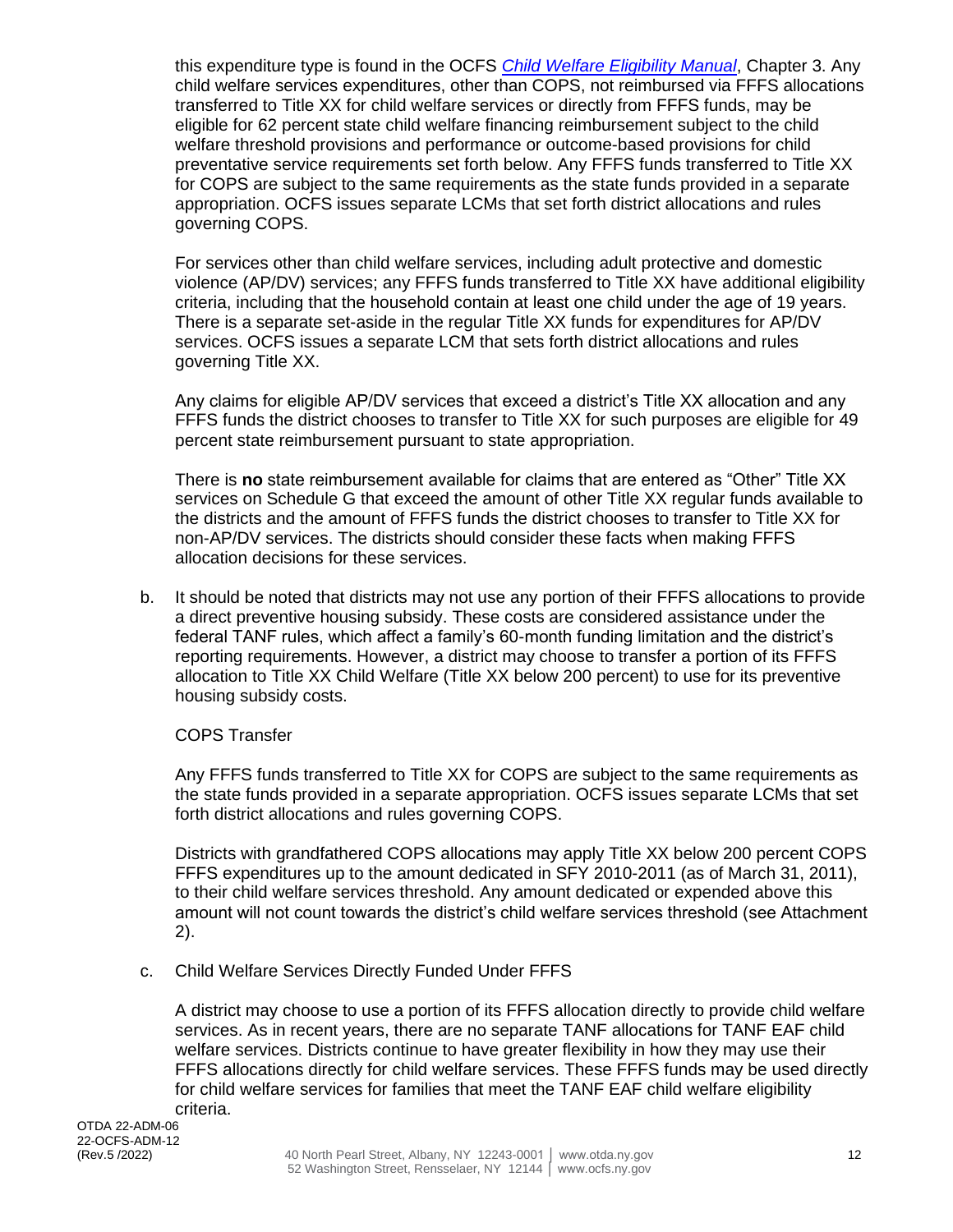FFFS funds may be used directly to fund child welfare services for families with incomes up to 200 percent of the federal poverty level based on family size. See Section IV, page 5, for the federal income standards. The districts are advised that the authorization form for TANF 200 percent and the OCFS authorizations for TANF- EAF and Title XX below 200 Percent support eligibility for FFFS funding. The eligibility standards for TANF-EAF child welfare services are found in Chapter 2 of the OCFS *[Child Welfare Eligibility Manual](https://ocfs.ny.gov/main/publications/eligibility/2018-Eligibility-Manual.pdf)*.

Certain child protective investigative activities are eligible for TANF-EAF without an authorization for TANF-EAF being made, as the activity is considered the first step in making a TANF-EAF authorization. As such, even if the investigation results in an unfounded determination or the district determines it is not necessary to open a services case, the activity can be claimed as a TANF-EAF program cost even though no authorization for TANF-EAF was made. These costs are allocated for districts to the appropriate funding categories by the Services Random Moment Survey (SRMS).

A district may use a portion of its FFFS allocation directly to provide child welfare services for families with incomes up to 200 percent of the federal poverty level regardless of whether the family is eligible for EAF (the child welfare claim forms and SRMS observations currently do not support such claiming). The FFFS allocation may be used directly for EAF or TANF for families within 200 percent of the federal poverty level child welfare services expenditures retroactive to October 1, 2021.

Child welfare services expenditures not reimbursed via the FFFS allocation or FFFS allocation transferred to Title XX (Title XX below 200 percent) for child welfare services other than COPS may be eligible for 62 percent state child welfare financing reimbursement subject to the child welfare threshold provisions and performance or outcome-based provisions for child preventive services requirements set forth below.

During the child welfare settlement process, the state may ask the districts to make a plan amendment to maximize federal reimbursement.

d. PINS/Prevention Services

A district may choose to use a portion of its FFFS allocation to initiate program modifications and/or to provide services to PINS of any age. It also may use a portion of its FFFS allocation to provide services to PINS 16 to 17 years of age. Allowable services include, but are not limited to the following:

- Substance abuse and mental health counseling (non-medical)
- Services to divert youth at risk of placement in detention programs
- Services to reduce the length of placement of PINS youth
- Preventive and other supportive services to alleged or adjudicated PINS who are 16 and 17 years old

These FFFS-funded services may be provided without regard to the family's income, thereby eliminating the need to determine the family's financial eligibility. However, all such services must be related to TANF Purpose 3 – Reduction of Out-of-Wedlock Pregnancy. Pregnancy prevention may be bolstered in a variety of ways, all of which may be components of these in-home services and intervention strategies. For example, pregnancy prevention can be supported by keeping youth in school, increasing educational achievement, obtaining or maintaining employment, expanding independent living skills, counseling and building self-esteem. Youth and family members receiving these FFFS-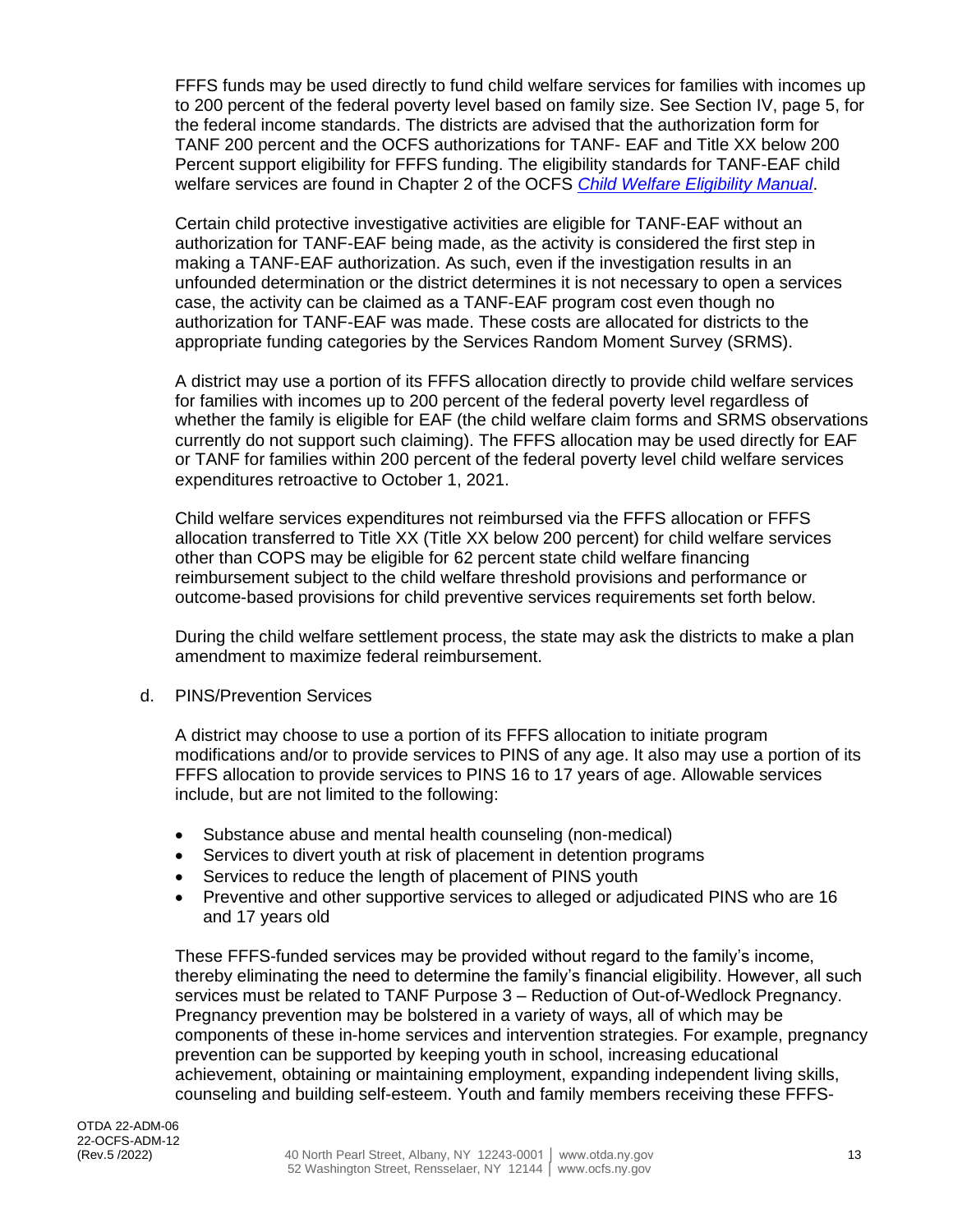funded services must be U.S. citizens or in a qualified/satisfactory immigration status. All applicants/recipients must provide the district with documentation for each member of the applying/ recipient household of the person's U.S. citizenship or qualifying immigration status granted by the United States Citizenship and Immigration Services (USCIS). For acceptable proof of U.S. citizenship please refer to LDSS-2642, *Documentation Requirements*. For information on acceptable USCIS documentation for Non-U.S. citizens please refer to LDSS-4579, *Alien Eligibility Desk Aid,* and reference the "Family Assistance" column to determine eligibility for TANF-funded assistance programs including FFFS.

The district also may have FFFS funds available that they chose to dedicate to PINS/Preventive Services. Separate correspondence announced the availability of SFY 2022-2023 Supervision and Treatment Services for Juveniles funds. It is recommended that districts consider these available balances as they develop their FFFS allocation planning strategies.

The PINS/Preventive Services expenditures not reimbursed via the FFFS allocation or the allocations in the separate notification may be eligible for 62 percent state child welfare financing reimbursement subject to the child welfare threshold provisions and performance or outcome-based provisions for child preventive services set forth below. (NOTE: The amount of the FFFS funds a district dedicates for PINS Preventive Services is not included in the calculation of the district's child welfare threshold.

Please note that the only juvenile justice services that FFFS funds may be used for are EAF Assistance/Non-Assistance juvenile justice services that were authorized under prior law.

Part K of Chapter 57, Laws of 2020 enacted PINS reform. Effective January 1, 2020, there is no state funding for PINS pre-dispositional placement or post-dispositional placements.

e. Child Welfare Services Threshold

Districts need to be aware of their portion of the \$382,322,341 statewide child welfare services threshold when determining their FFFS dedications. Under the threshold, to the extent that districts have eligible claims, they must meet the "Child Welfare Services Threshold" through child welfare services expenditures under FFFS and FFFS funds transferred to Title XX to receive 62 percent state child welfare services funding for any child protective services, child preventive services other than COPS; after-care services, independent living services, adoption services, and administration costs. Additionally, a district needs to be aware of the performance or outcome-based requirements for child preventive services (see below) when determining how much of its FFFS allocation it wishes to transfer to Title XX or to use directly for child welfare services.

The following are counted towards a district's threshold:

- Child Welfare (EAF or 200 Percent) Program
- Child Welfare (EAF or 200 Percent) Administration
- Child Welfare Services Directly Funded Under FFFS
- Title XX Below 200 Percent Child Welfare
- Title XX Below 200 Percent COPS (up to the amount dedicated in the Title XX Under 200 Percent COPS for SFY 2010-2011 as of March 31, 2011 (See Attachment 2.)

Each district's SFY 2022-2023 threshold is set forth in Attachment 3. The methodology for determining the threshold is based on an apportionment using SFY 2019-2020 district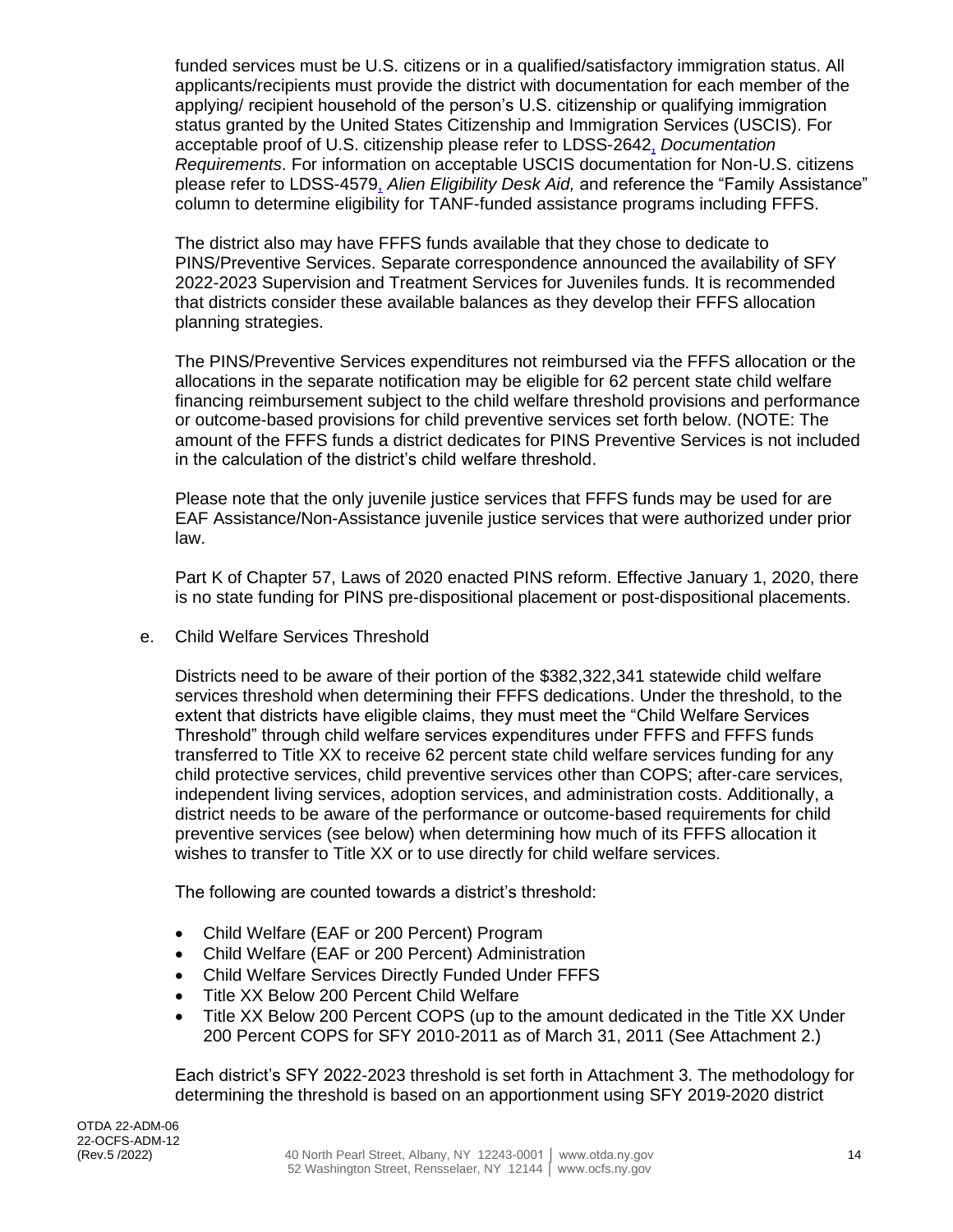threshold shares. The methodology also applies a ceiling, which prevents a district's threshold from exceeding 50 percent of its total FFFS allocation. A district meeting its threshold may be eligible for 62 percent state reimbursement after available federal funding for its eligible child welfare services expenditures, other than COPS. The threshold time frame is October 1, 2021, through September 30, 2022, to be counted towards the district's SFY 2022-2023 threshold.

The following example has been developed to demonstrate how the threshold applies:

Pearl County's Gross Child Welfare Services claims for SFY 2022-2023 totaled \$11,000,000. Pearl County's Child Welfare Services threshold is \$3,100,000. The chart below reflects three scenarios:

- Pearl County meeting the threshold
- Pearl County exceeding the threshold
- Pearl County not meeting the threshold

|                                  | <b>Meeting</b>   | <b>Exceeding</b> | <b>Not Meeting</b> |
|----------------------------------|------------------|------------------|--------------------|
|                                  | <b>Threshold</b> | <b>Threshold</b> | <b>Threshold</b>   |
| A. Gross                         | 11,000,000       | 11,000,000       | 11,000,000         |
| <b>B. Other Federal</b>          | 3,500,000        | 3,500,000        | 3,500,000          |
| <b>C.</b> Dedicated to Threshold | 3,100,000        | 4,000,000        | 2,000,000          |
| D. Net of Federal = $A-B-C$      | 4,400,000        | 3,500,000        | 5,500,000          |
| <b>E.</b> State 62%              | 2,728,000        | 2,170,000        | 0                  |
| Local                            | 1,672,000        | 1,330,000        | 5,500,000          |

In the last example, the district would NOT receive state reimbursement since it had sufficient child welfare claims and did not dedicate enough of its FFFS allocation to its threshold.

f. Performance or Outcome-Based Provisions for Child Preventive Services

In addition to the "Child Welfare Services Threshold, Part H of Chapter 57 of the Laws of 2007 enacted performance or outcome-based provisions for preventive services provided by districts, which require performance or outcome-based provisions for SSL §409(a) preventive services beginning January 1, 2008. The applicable OCFS regulations are set forth in 18 NYCRR 423.5. In the absence of meeting performance or outcome provisions, OCFS may limit any increase in reimbursement over the amount claimed by the district for the period of October 1, 2005, through September 30, 2006 (as claimed through March 31, 2007).

g. Child Welfare Services Settlement

The "SFY 2022-2023 Child Welfare Services" settlement is based on child welfare expenditures made from October 1, 2021, through September 30, 2022, claimed by March 31, 2023. The amount a district dedicates out of its FFFS allocation for Title XX below 200 percent child welfare services, EAF child welfare services, and child welfare TANF direct services will be applied to eligible expenditures claimed by March 31, 2023. Other available federal funds for the child welfare services settlement include Independent Living, Title IV-E, Title IV-B Subpart 1 and 2, where the expenditure has been deemed eligible. After the appropriate federal funding is applied against the district's expenditures for these services from October 1, 2021, through September 30, 2022, that are claimed by March 31, 2023,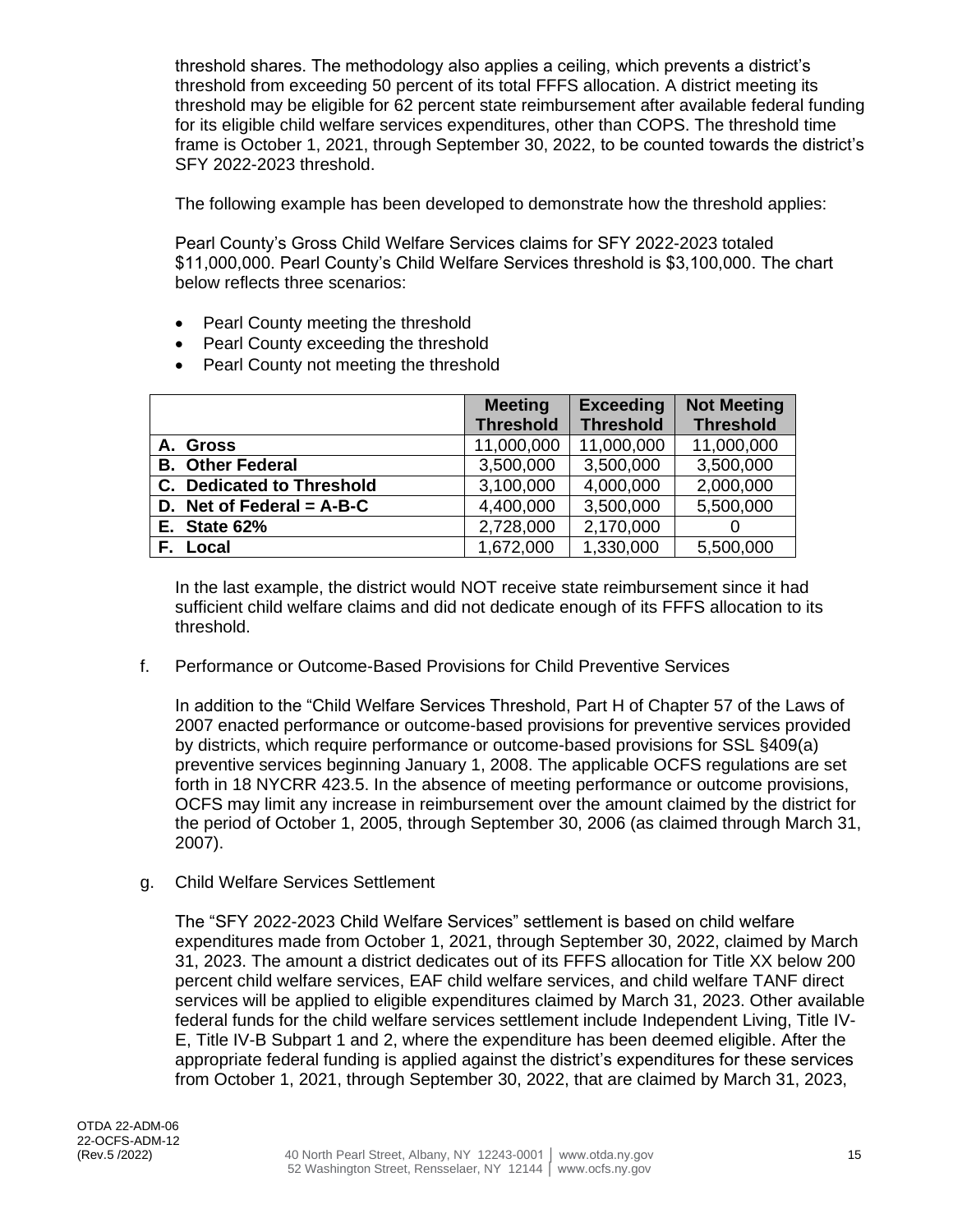these expenditures are eligible for 62 percent state share reimbursement, subject to the threshold and performance or outcome-based provisions for preventive services.

- 7. Foster Care Services
	- a. EAF JD/PINS (Foster Care/Tuition)

A district may use a portion of its FFFS allocation for expenditures for the care, maintenance, supervision, and tuition of JDs and PINS who are placed in residential programs operated by authorized agencies and who are eligible for EAF. These expenditures may be made under the PRWORA's "grandfather" provisions that allow payments for programs previously paid for under the Title IV-A program in effect in 1995. Payments under the FFFS allocation for JDs and PINS in foster care are only eligible for cases authorized as EAF pursuant to the instructions in the OCFS *[Child Welfare Eligibility](https://ocfs.ny.gov/main/publications/eligibility/2018-Eligibility-Manual.pdf)  [Manual,](https://ocfs.ny.gov/main/publications/eligibility/2018-Eligibility-Manual.pdf)* Chapter 2. The non-federal share of these EAF JD/PINS expenditures may not be counted towards TANF-MOE. Any SFY 2022-2023 FFFS funds dedicated to EAF JD/PINS foster care and tuition are to be used to reimburse expenditures made from October 1, 2021, through September 30, 2022, and claimed by March 31, 2023. After March 31, 2023, no changes to the amounts of FFFS allocation dedicated to EAF JD/PINS foster care and tuition can be made.

Part K of Chapter 57, Laws of 2020 enacted PINS reform. Effective January 1, 2021, there is no state funding for PINS pre-dispositional or post-dispositional placements.

Please note that the only juvenile justice services that FFFS funds may be used for are EAF assistance/non-assistance juvenile justice services that were authorized under prior law.

b. EAF Foster Care Maintenance and Tuition

A district may use a portion of its FFFS allocation to fund EAF eligible foster care maintenance and tuition expenditures. These expenditures may be made under the PRWORA's "grandfather" provisions that allow payment for programs previously paid for under the Title IV-A program in effect in 1995. Payments under the FFFS allocation for EAF foster care maintenance and tuition expenditures are only eligible for cases authorized as EAF pursuant to the instructions in the OCFS *Child Welfare Eligibility Manual*, Chapter 2. The non-federal share of these EAF foster care maintenance and tuition expenditures may not be counted towards TANF-MOE. Expenditures that a district opts not to reimburse with FFFS funds should be claimed as state share on the respective claims and will be subject to state reimbursement to the extent of the district's FCBG allocation. Any SFY 2022-2023 FFFS funds dedicated to EAF foster care maintenance and tuition are to be used to reimburse expenditures made from January 1, 2022, through September 30, 2022, and claimed by March 31, 2023. After March 31, 2023, no changes to the amount of FFFS allocation dedicated to EAF foster care maintenance and/or tuition can be made.

c. EAF Foster Care Administration

A district may use a portion of its FFFS allocation to fund EAF foster care administration expenditures. Payments under the FFFS allocation for EAF foster care administration expenditures are only eligible for cases authorized as EAF pursuant to the instructions in the OCFS *Child Welfare Eligibility Manual*, Chapter 2. The non-federal share of these EAF foster care administration expenditures may not be counted towards TANF-MOE.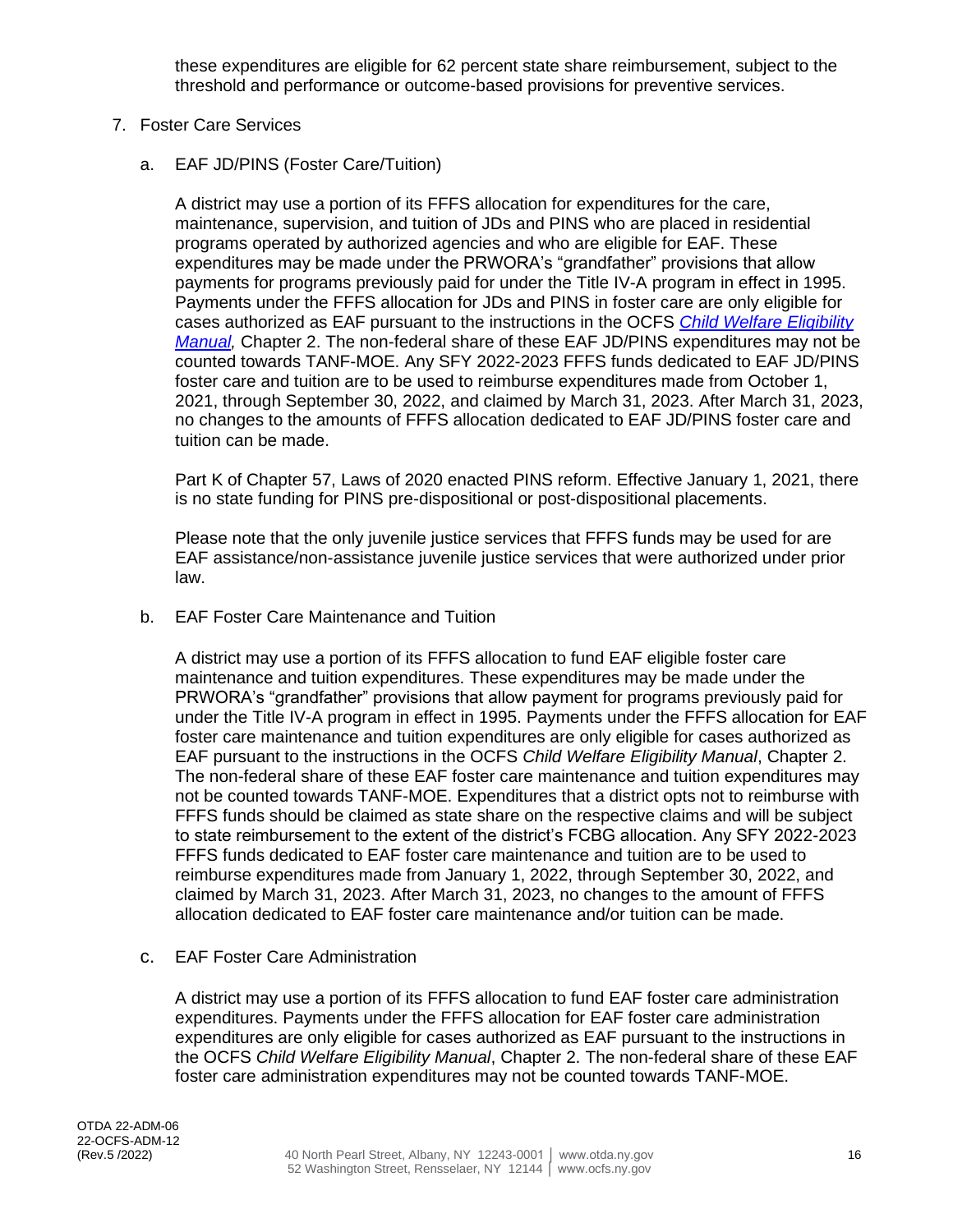Expenditures that a district opts not to reimburse with FFFS funds should be claimed as state share on the respective claims and will be subject to state reimbursement to the extent of the district's FCBG allocation.

For SFY 2022-2023, FFFS funds dedicated to EAF foster care administration are to be used to reimburse expenditures made from October 1, 2021, through September 30, 2022, and claimed by March 31, 2023. After March 31, 2023, no changes to the amount of FFFS allocation dedicated to EAF foster care administration can be made.

- 8. Other TANF-Eligible Programs
	- a. Child Care

The SFY 2022-2023 Enacted State Budget includes separate federal and state allocations for childcare services. OCFS issues a separate LCM that sets forth the districts' childcare allocations and the rules governing those funds. A district may choose to supplement its childcare allocation by transferring a portion of its FFFS allocation to the CCDBG.

A district may only fund childcare services costs with FFFS funds by transferring those funds to the CCDBG. Any FFFS funds that are transferred to the CCDBG are governed by the federal and New York State Child Care Block Grant (NYSCCBG) rules for such funds, including the 5 percent cap on funding for administrative activities. Eligibility is determined and expenditures are reported and claimed in the same manner as NYSCCBG Claims.

FFFS funds transferred to the CCDBG from a district's SFY 2022-2023 FFFS allocation may be used for expenditures for the period October 1, 2021, through September 30, 2022 (FFY 2022), and/or for the period October 1, 2022, through September 30, 2023 (FFY 2023). Any FFFS funds transferred to CCDBG FFY 2022 must be claimed by March 31, 2023. FFFS funds transferred to CCDBG FFY 2023 will be subject to the FFY 2023 NYS CCDBG claim deadlines.

b. Non-Residential Domestic Violence Services

The SFY 2022-2023 Enacted State Budget includes a separate state allocation for nonresidential domestic violence services. OCFS issues a separate LCM that sets forth the district's non-residential domestic violence services allocations and the rules governing those funds. A district may choose to supplement its non-residential domestic violence services allocation by dedicating a portion of its FFFS allocation to non-residential domestic violence services.

Additional non-residential domestic violence services funding may be used for core and/or optional services provided by approved non-residential domestic violence services programs only. For a [complete list](https://ocfs.ny.gov/main/dv/) of approved non-residential domestic violence services programs, refer to the OCFS website.

c. Any SFY 2022-2023 FFFS allocation dedicated to non-residential domestic violence services is to be used for expenditures made from October 1, 2021, through September 30, 2022, and claimed by March 31, 2023. The districts may adjust their indicated amount of the FFFS allocation dedicated to additional non-residential domestic violence services prior to March 31, 2023. After March 31, 2023, no changes to the amount of the FFFS allocation dedicated to additional non-residential domestic violence services can be made for the SFY 2022-2023 Adult Protective/Domestic Violence Services settlement to take place. State-Administered Programs/Contracts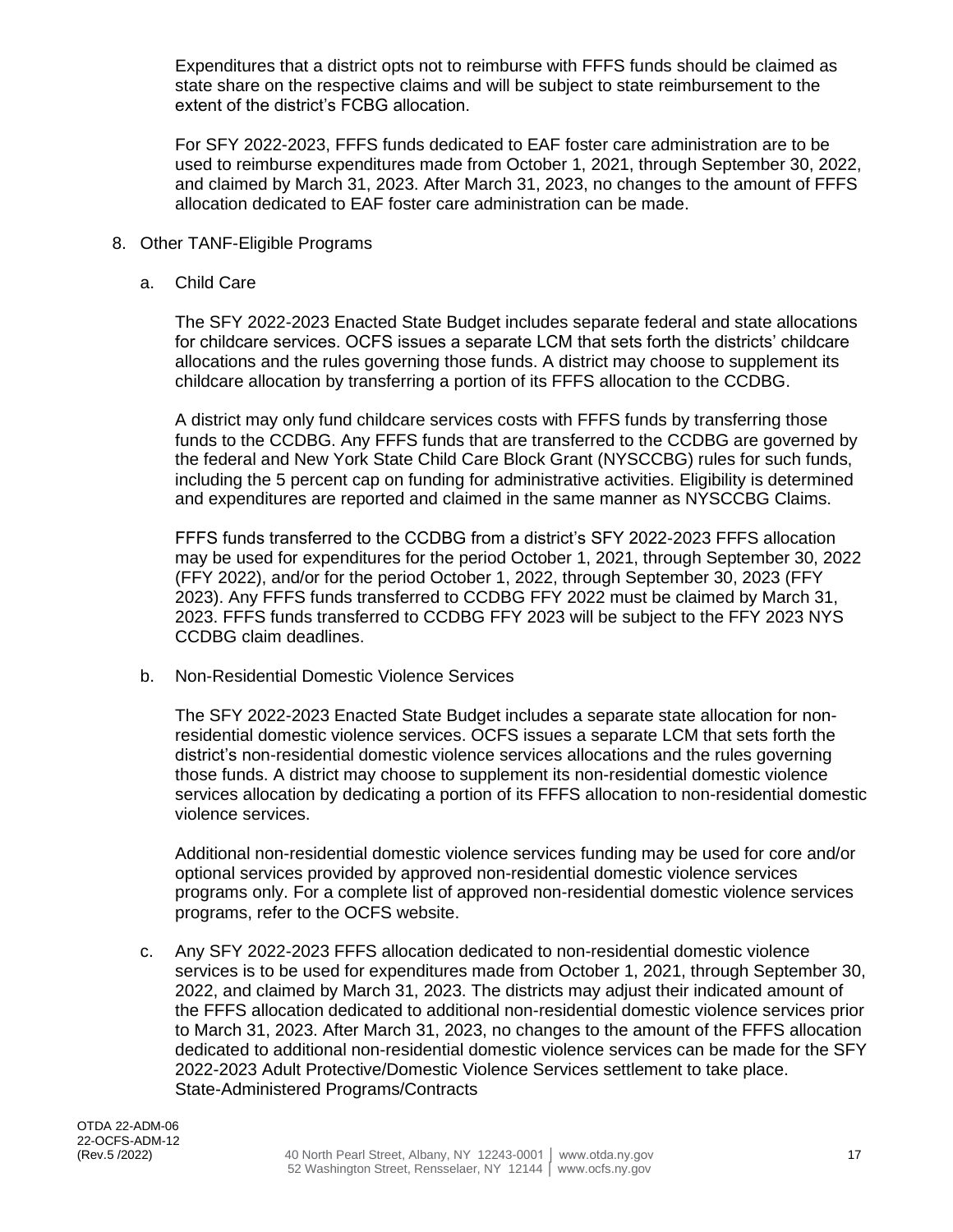As part of its core mission, OTDA provides funding to support a variety of employment programs and services administered at the state level. A [county specific listing](https://otda.ny.gov/resources/employment-training-contractors/) of OTDAfunded employment service contracts can be found on OTDA's website.

The districts interested in supporting these initiatives with FFFS funding may do so in one of two ways:

- 1. Local Agreement Districts may enter into an agreement directly with an existing provider.
- 2. Revenue Intercept Districts can request that OTDA withhold a portion of its FFFS allocation to support the state-administered program/contract. OTDA, OCFS, or other state agencies, as appropriate, will consult with the districts and make the necessary modifications to the state contract documents. Any FFFS funds used are subject to the same terms and conditions outlined in the RFP through which these organizations were selected. OTDA, OCFS, or the other respective state agency staff will continue to be responsible for monitoring the contract and will provide districts with the results monitoring visits, reports, and performance activity.

The districts opting to support state-administered contracts with FFFS funds identified on line 9 of the plan must complete the Revenue Intercept Authorization. The Revenue Intercept Authorization will be provided to the district for completion following a plan submission that includes an allocation and contract name on line 9. The authorization must list the programs, provider, and the amount of funding to be reserved for each contract. The completed authorization must be provided back to OTDA for plan approval.

9. Administrative Costs

A district may use a portion of its FFFS allocation for administrative costs associated with TANF-funded TA and services subject to the guidance provided below.

Districts need to ensure that costs are allocated to benefiting programs when more than one program is involved in a particular activity and when the services are provided to individuals who are not TANF-eligible, whether done by district staff or contractor staff. If districts choose to engage contractors to provide services, they are reminded that they need to obtain assurances from providers that the costs being charged to TANF are done pursuant to an appropriate and acceptable cost allocation methodology. Cost allocation rules are contained in the Fiscal Reference Manual, Volume 3.

They can also be found in the federal Office of Management and Budget (OMB) Uniform Administrative Requirements, Cost Principles and Audit Requirements for Federal Awards (Uniform Guidance). (The Uniform Guidance publication supersedes OMB A-21, A-50, A-87, A-89, A-102, A-110, A-122, and A-133.)

#### **Guidance on Administrative Costs 15 Percent Rule**

The maximum amount the state can spend on administration against the TANF block grant after transfers to other block grants is 15 percent. For SFY 2022-2023, based on the total projected administrative costs against TANF, districts may budget a maximum of 25 percent in administration against their FFFS plans. As the federal fiscal year closes, should it be determined that additional TANF administrative costs can be allowed, the districts will be notified.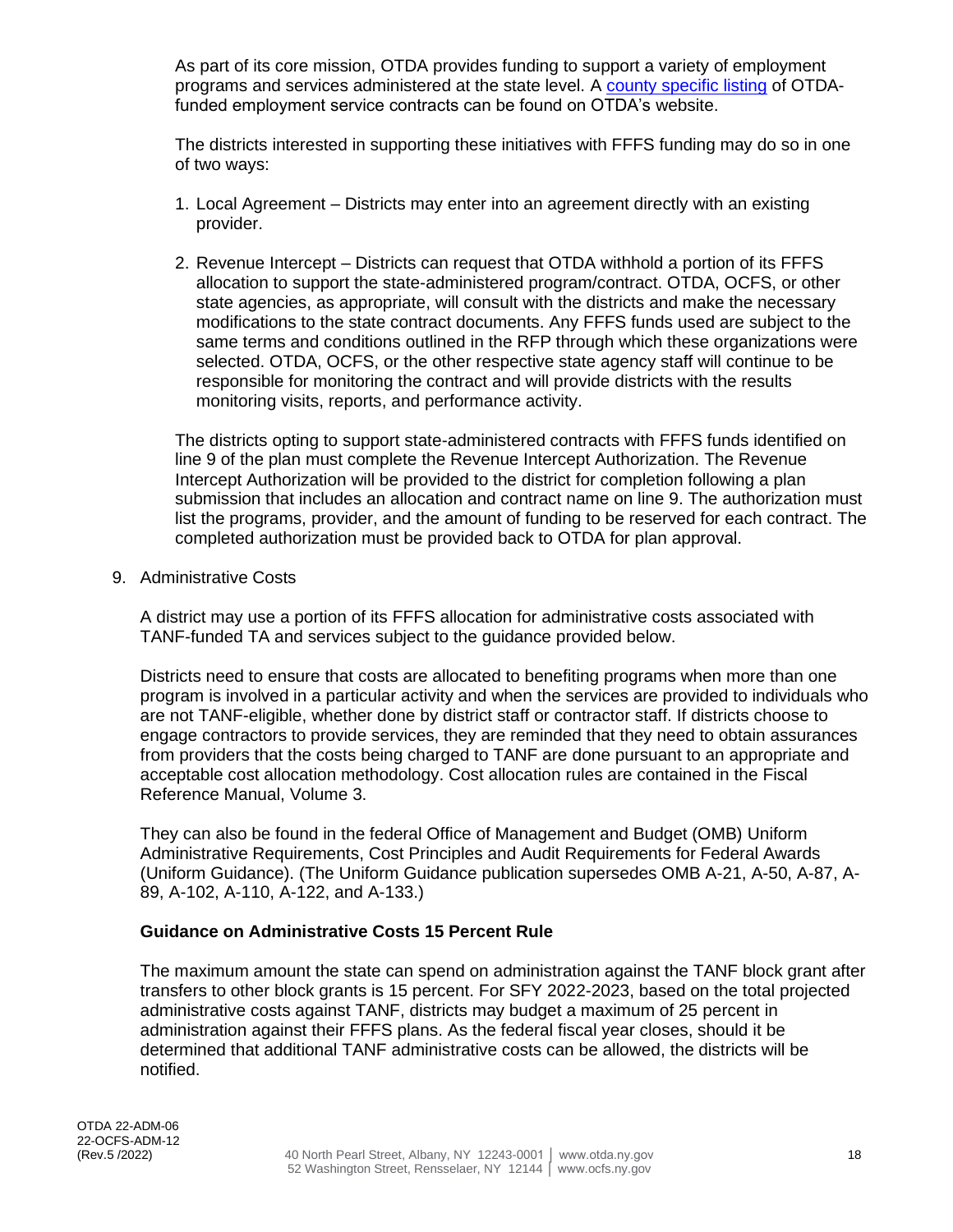Administrative expenditures should be scrutinized to ensure that they are properly classified as a program cost or an administration cost for TANF purposes. The Fiscal Reference Manual Volume 3, Chapters 5 and 10, contain additional information related to the distinction between TANF program and administration. Districts are reminded that employment activities need to be broken out between program and administrative activities in the Combined TANF Allocation submittal and when claiming employment activity costs. Many employment activity costs and contracts would be excluded from the definition of TANF administration. A matrix illustrating these distinctions was provided in [05 ADM-11](https://otda.ny.gov/policy/directives/2005/ADM/05-ADM-11.pdf) and is shown below:

|                                                                                                                    | Non-Administrative | Administrative |
|--------------------------------------------------------------------------------------------------------------------|--------------------|----------------|
| <b>TANF SERVICES</b>                                                                                               |                    |                |
| <b>Direct Staff</b>                                                                                                | X                  |                |
| <b>Direct Non-Salary</b>                                                                                           | X                  |                |
| Overhead                                                                                                           |                    | X              |
| $A-87$                                                                                                             |                    | X              |
| Contractor - if providing services to<br>client                                                                    | X                  |                |
| Contractor - if not providing services<br>to client, but instead responsible for<br>monitoring program evaluation. |                    | X              |
| <b>District Planning Coordinator</b>                                                                               |                    | X              |
| <b>Claims Preparation, Contractor</b><br>Monitoring/Evaluation                                                     |                    | X              |
| <b>RFP Development</b>                                                                                             |                    | X              |
| <b>CHILD WELFARE SERVICES</b>                                                                                      |                    |                |
| <b>Direct Staff</b>                                                                                                | X                  |                |
| <b>Direct Non-Salary</b>                                                                                           | X                  |                |
| Overhead                                                                                                           |                    | X              |
| $A-87$                                                                                                             |                    | X              |
| <b>Purchased Services</b>                                                                                          | X                  |                |
| <b>EAF Eligibility</b>                                                                                             |                    | X              |

Costs that are not being properly classified as program costs, according to the TANF definitions, could hamper a district's ability to use FFFS for administrative costs with respect to the 15 percent cap.

#### a. TANF Administrative Costs

The FFFS allocations may be used to pay for administration claims beginning with the April to June 2022 quarter. The criteria defining the claims that liquidate each category of the FFFS allocation on the FFFS ceiling report are contained in claim schedule mappings that will be sent to districts' finance offices once the revised ceiling report for SFY 2022-2023 is available.

Note: Please be aware that certain administrative expenditures are categorized as case management services as a result of the Random Moment Study (RMS). Expenditures are identified on Schedule D1, Section 4 (refer to *Fiscal Reference Manual* Volume 3 Chapter 8) and are considered program expenditures for TANF reporting purposes. As such, they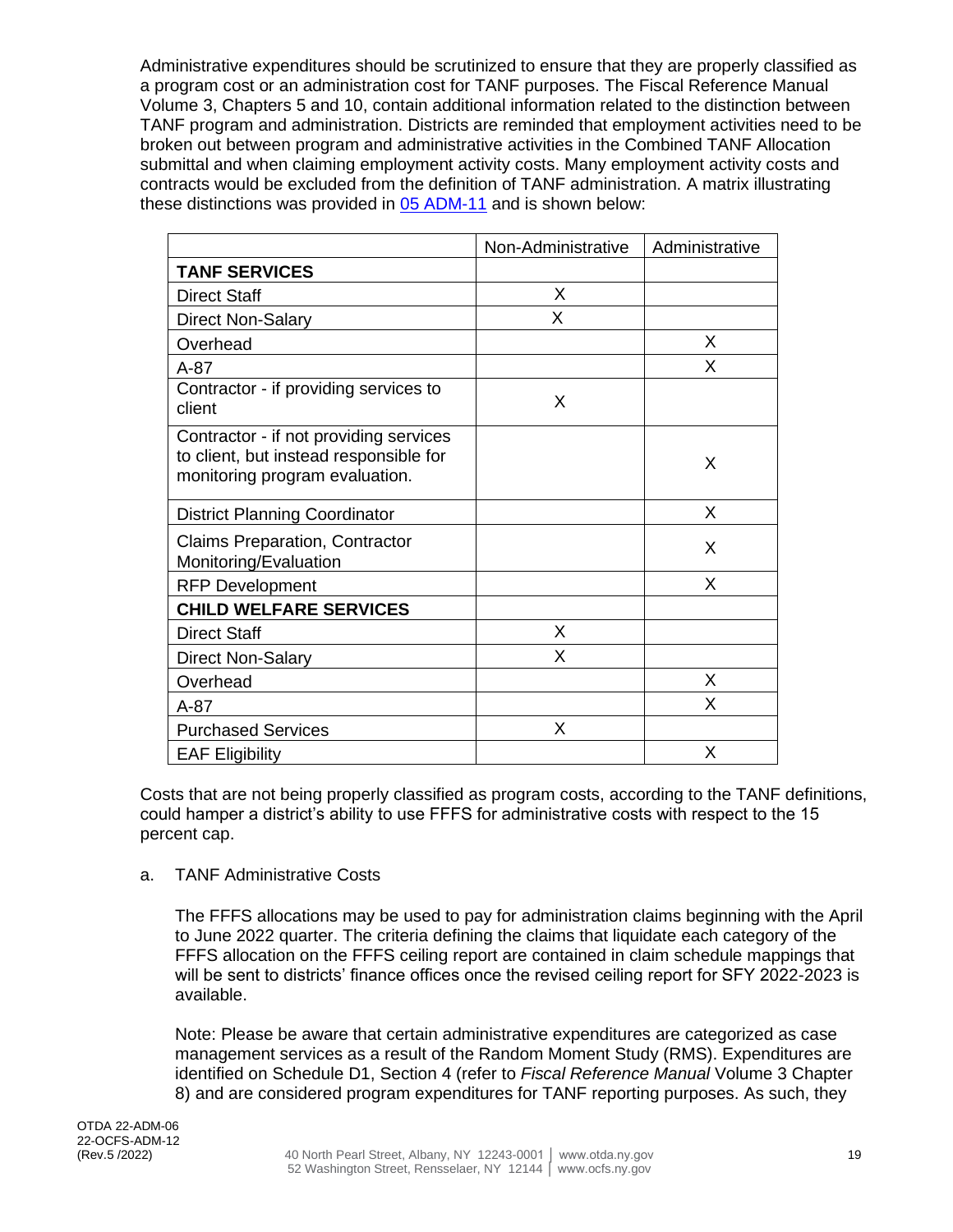are not counted as administrative expenditures subject to the 15 percent cap. (Refer to the Guidance on Administrative Costs 15 Percent Rule above.) These costs are now automatically reported under TANF services. When determining plan allocations, these expenditures should be factored into the amount allocated for TANF services. If a district chooses to allocate funds to account for this shift, use line 1m (Case Management Shift from D1) on the SFY 2022-2023 FFFS plan template.

b. Child Welfare Administrative Costs

Any SFY 2022-2023 FFFS dedicated to child welfare administration are to be used for expenditures from October 1, 2021, through September 30, 2022, and must be claimed by March 31, 2023. Districts may adjust their indicated amount of the FFFS allocation dedicated to child welfare administration prior to March 31, 2023. After March 31, 2023, no changes to the amount of the FFFS allocation dedicated to child welfare administration can be made, in order for the SFY 2022-2023 Child Welfare Services settlement to take place. However, during the settlement process the state may request that a district make a plan amendment to maximize federal reimbursement.

If districts choose to engage contractors, please refer to the Administrative Costs section above for cost allocation information.

## **B. TANF Maintenance of Effort (MOE) Requirements**

Under the federal TANF law, New York must continue to meet its requirement to spend a certain level of state and local dollars (75 percent of spending in the 1994 base year or \$1.7 billion annually as long as work participation rate requirements are met, but increasing to 80 percent of base year spending, or by \$114 million, if New York fails to meet work participation rate requirements in the same federal fiscal year). These MOE expenditures are necessary to enable the state to qualify for any TANF contingency funds, which require 100 percent MOE spending level as well as MOE funds to match any federal grant. New York again qualified for the "TANF Contingency Fund" in FFY 2022.

OTDA requires that local plans show gross amounts spent on projects funded with their FFFS allocation. The inclusion of MOE countable state and local shares, along with the federal share in the gross column, will assist OTDA in projecting MOE countable expenditures. The FFFS plan has columns for gross and federal shares. OTDA requests that the gross column be accurately completed to reflect total commitment to programs, including what is being paid through TANF.

The locally funded and state-funded portions of the following programs are eligible to be MOE countable:

- TANF services and employment programs
- Childcare (however, not for contingency funds)
- Administration (up to 15 percent)
- SNA for former FA recipients who exceed the 60-month state time limit and SNA for aliens who lost eligibility solely due to PRWORA changes to the law.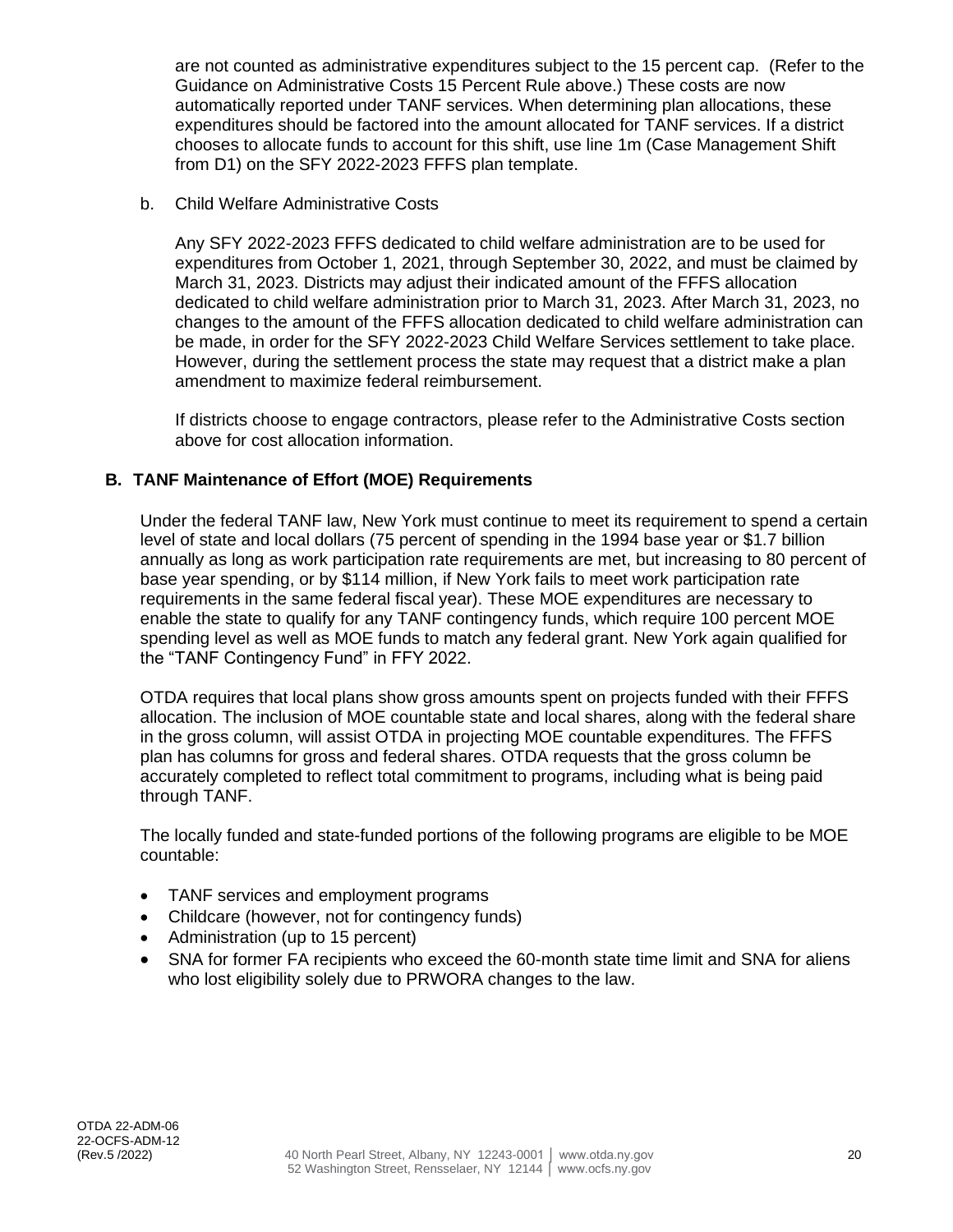#### **VI. Required Action**

### **A. FFFS Plan Submission**

#### **1. FFFS Plan**

OTDA will continue to support the web based FFFS System for FFFS plan processing. Districts' staff will use the FFFS System to complete, submit, revise, and view their respective SFY 2022- 2023 FFFS plan. OTDA and OCFS staff will use the FFFS System to release the initial plans for SFY 2022-2023, receive, review, and approve or return to districts plans that require further clarification. The FFFS System houses resources such as ADMs, the FFFS user manual and legacy TRACS 2 data. The FFFS System is also used for the districts' reporting requirements and districts' reports.

Basic plan information, including the districts' allocation, has been entered on each district's plan. The plan contains a Fiscal Data Entry (FDE) screen for district information, allocations, and a listing of state-administered contracts. The Project Details screen for TANF Services, Non-Recurrent and TANF Employment projects must be completed prior to plan submission. Instructions for completing the FFFS plan are contained in **Attachment 4** – *FFFS System District User Manual*. Districts should use these instructions when completing, submitting, and revising SFY 2022-2023 FFFS plans.

The districts must submit their SFY 2022-2023 FFFS plans via the FFFS System by July 6, 2022.

Plan development and submissions for OCFS-related costs are made through integrated county planning or consolidated service planning requirements found in [21-OCFS-LCM-06](http://www.ocfs.state.ny.us/main/policies/external/ocfs_2021/LCM/21-OCFS-LCM-06.pdf) For questions on OCFS plan issues, please contact the appropriate OCFS regional office contact individuals noted on the first page or in the body of this ADM.

#### Reporting Requirements

It is important that districts continue to dedicate staff to collecting data and to reporting timely. Section VI-E outlines the full reporting requirements. Please note the following:

- Monthly reporting of the **number of families served** associated with the 2022-2023 FFFS plan is for the SFY April 2022–March 2023. Districts should collect and retain program data until such time that their 2022-2023 FFFS plan is made available by OTDA. At such time, districts should enter the reporting data for any past months. Districts should report on projects on an ongoing basis regardless of the plan status.
- Reporting on "Drug/Alcohol Assessment" and NCPs participating in work activities is not associated with a plan year. Data should be entered on an ongoing monthly basis by the  $15<sup>th</sup>$ of the month following the report month in the D/A Assessments and NCP's section of District Reporting in the FFFS System.
- Reporting is often a collaborative local effort between program staff, fiscal staff, and others. It is strongly recommended one staff person be responsible for the data entry of monthly reporting.

#### **Subrecipient Monitoring**

Districts who use FFFS funding to contract with providers for services must ensure that the activities funded are not otherwise available from that provider on a non-reimbursable basis. If not a performance-based contract, districts must include a statement in their contracts that a cost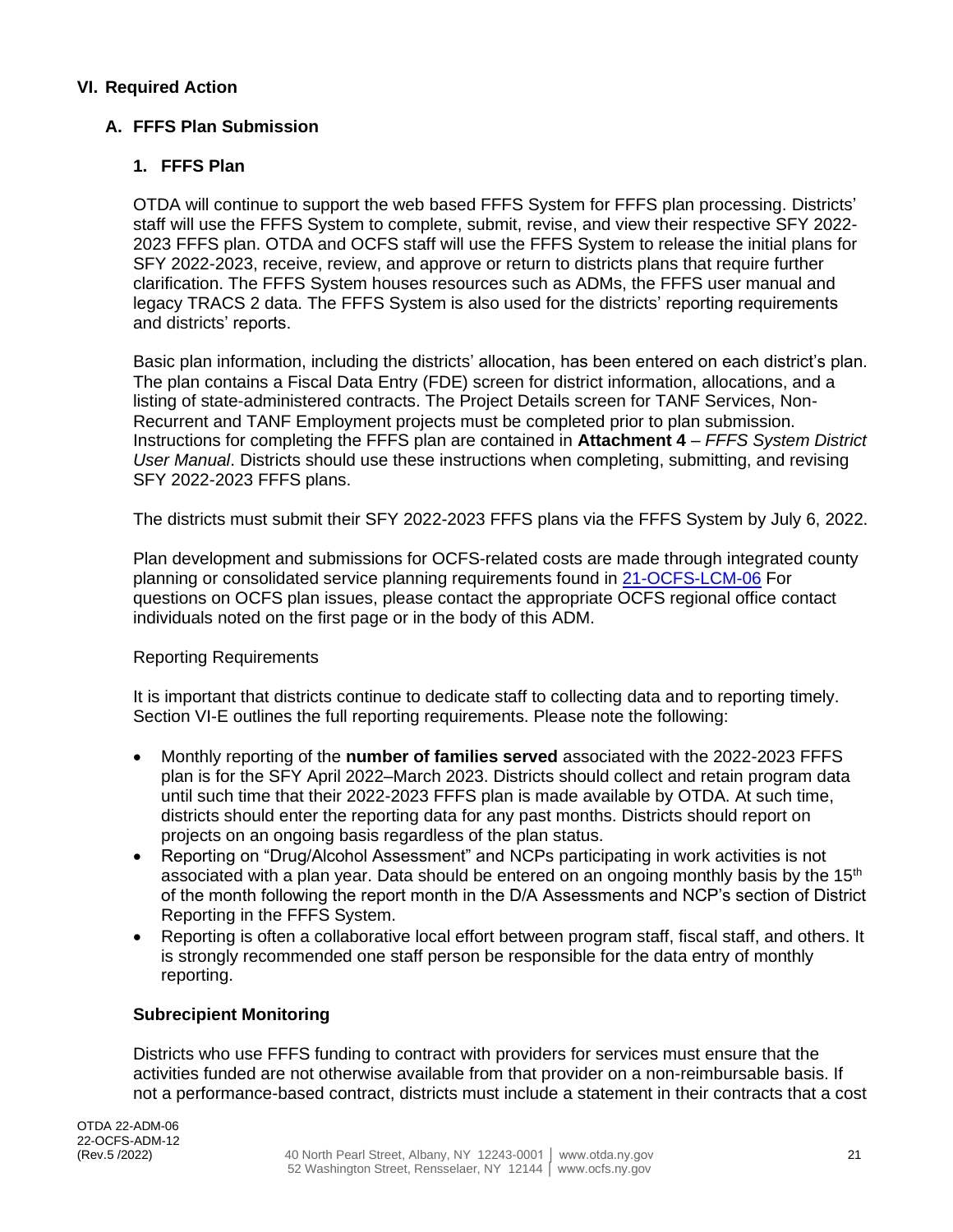allocation methodology that satisfies Generally Accepted Accounting Principles, as well as the requirements of U.S. Office of Management and Budget Circulars A-122 for governments will be used. Districts must have monitoring procedures in place to maintain appropriate oversight to ensure that contractors perform in accordance with the terms, conditions, and specifications of their contracts.

### **Instructions for accessing the FFFS System are as follows:**

**Intranet** – Users can access the [FFFS System](https://my.ny.gov/sreg/Login?TYPE=33554433&REALMOID=06-000abcb8-9406-1c92-ac40-34330a5f0000&GUID=&SMAUTHREASON=0&METHOD=GET&SMAGENTNAME=$SM$tSvn6Z1M1RMogejVUUu2a%2bElIOUTYe%2beHbGczQ2Z0CrOu9In4CNHHX24hHD5ytoD&TARGET=$SM$https%3a%2f%2ffffs%2eotda%2eny%2egov%2f) from the OTDA intranet site. The user then would be prompted to enter their NY.GOV ID and password.

**CentraPort** – Enter the CentraPort home page; click on "Application," then click on the link for the Flexible Fund for Family services (FFFS).

The OTDA plan and FFFS Systems-related questions should be directed to Emily Maher at the telephone number or email address listed on the first page of this ADM.

#### **B. District Certification**

As part of the FFFS plan, each district is required to provide a certification, which constitutes its assurances that the programmatic and fiscal requirements that are necessary for proper program administration and accountability will be maintained. This certification constitutes an acceptance by the district to be bound by the assurances, including the provision of all statutorily required services and activities; and an agreement to bear full responsibility for the implementation of programs in accordance with the applicable federal and state statutory and regulatory requirements. The certification is contained in the FFFS plan and is completed upon submission of the plan.

Statutorily required services and activities include, but are not limited to, the following:

- Determining program eligibility
- Providing substance abuse and domestic violence screening and assessments
- Services for victims of domestic violence
- Providing child support referrals
- Meeting employment requirements, including conducting employability determinations and assessments, achieving federal work participation rate requirements, and complying with federal work verification requirements
- Providing proper notices
- Providing conferences and fair hearings
- Meeting regulatory application time frames
- Providing special allowances
- Meeting emergency and immediate needs
- Providing guaranteed childcare services
- Providing foster care services
- Providing mandated child prevention services
- Providing child protective services

## **C. Claiming Instructions**

Districts must report their expenditures via the RF-2, RF-2A, and the RF-17 Claim Package for Special Project Claiming in the Automated Claiming System. Claiming instructions are contained in the *[Fiscal Reference Manua](https://otda.ny.gov/resources/fiscal-reference/)*l, Volumes 2 and 3, available on the OTDA site. The FFFS ceiling reports are available in the Ceiling Reports folder within the [BFDM County Report Library.](http://eds0225pw5srs/Reports_P16TDABSMT/browse/)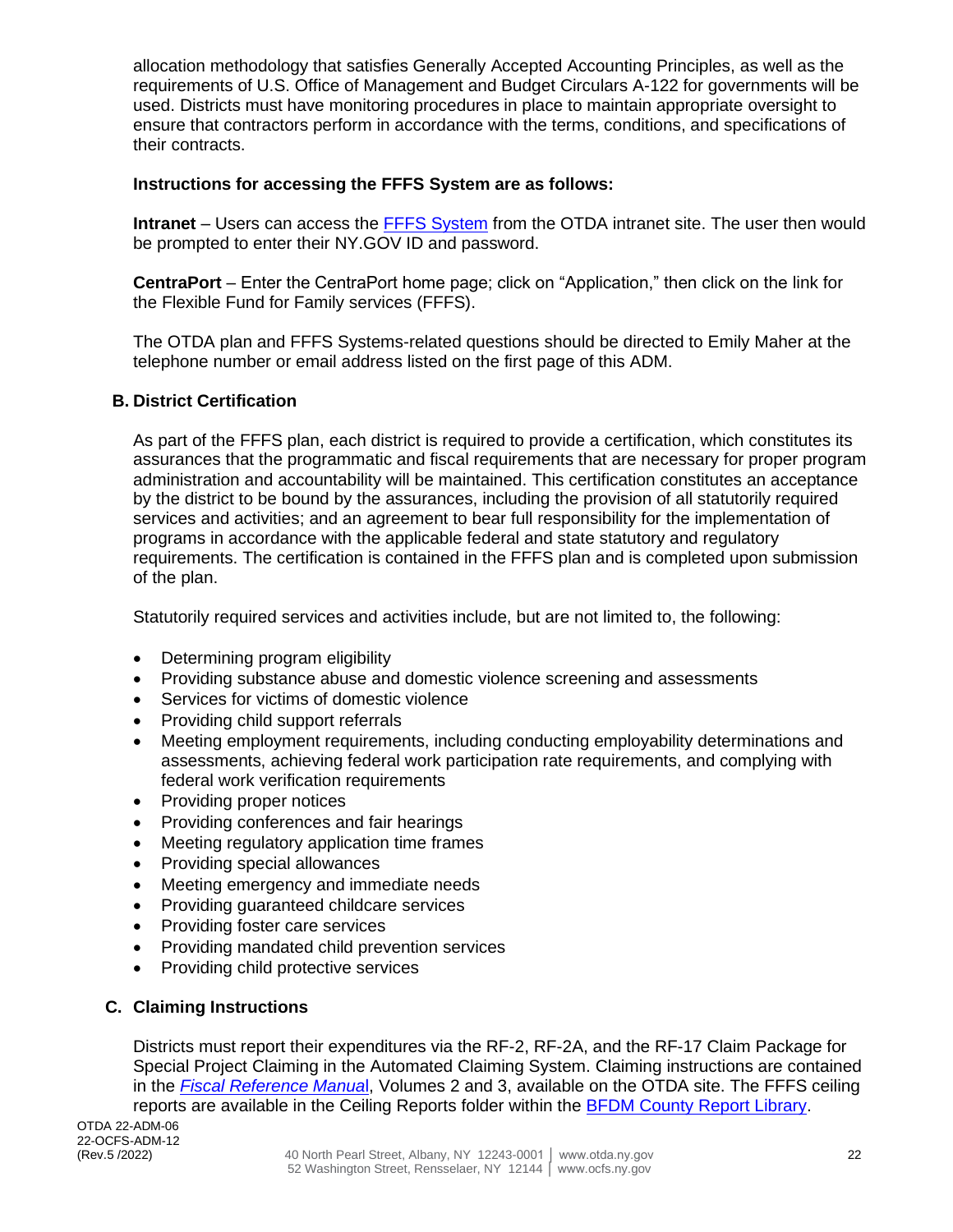District users may schedule and automate the delivery of specific reports using the Report Services subscription. This subscription will allow users to designate a time and file format to receive the report with a specific set of report parameter values. Users may also create multiple subscriptions for a single report. District users who wish to subscribe to the Report Services may do so by following the directions listed in the document entitled "Report Subscription Process" located in the Documents tab of the [FFFS System.](https://fffs.otda.ny.gov/fffs/)

A desk reference guide is provided as Attachment 5, which provides programs, claiming reimbursement criteria, RF-17 project labels, dates for claiming, and plan revision submission dates for both SFY 2021-2022 and SFY 2022-2023 plans.

## **D. FFFS Plan Amendments**

The SFY 2022-2023 FFFS plans may be amended during the course of the fiscal year as districts need to make service adjustments, subject to the limitations set forth in this document. The exceptions to this provision are the amount of the CCDBG and Title XX transfers for expenditures made from October 1, 2021, through September 30, 2022. The FFY 2022 CCDBG and Title XX transfers may not be adjusted once the district's initial FFFS plan is approved. As noted previously, a district may transfer SFY 2022-23 FFFS funds to CCDBG for FFY 2022 and FFY 2023. The districts may amend their FFFS transfers to the CCDBG for the FFY 2023 period until March 31, 2023.

Any SFY 2022-2023 FFFS funds dedicated to reimbursing EAF JD/PINS, EAF Child Welfare, including Child Welfare TANF Direct, PINS/Preventive Services, and Non-Residential Domestic Violence Services are to be used for expenditures made from October 1, 2021, through September 30, 2022, and claimed by March 31, 2023. Any SFY 2022-2023 FFFS funds dedicated to reimbursing EAF Foster Care Maintenance and Tuition are to be used for expenditures made from January 1, 2022, through September 30, 2022, and claimed by March 31, 2023. Any SFY 2022-2023 FFFS funds dedicated to reimbursing EAF foster care administration are to be used for expenditures made from October 1, 2021, through September 30, 2022, and claimed by March 31, 2023. After March 31, 2023, no changes can be made to the amount of FFFS allocation dedicated to EAF JD/PINS, EAF Foster Care Maintenance, Administration, or Tuition, EAF Child Welfare Services, including Child Welfare, TANF Direct, PINS/Preventive Services, or to Non-Residential Domestic Violence Services.

A district must notify OTDA of any changes to its plan(s) within 30 days of implementing the change by submitting a revised plan through the FFFS application. As always, the revised plan(s) will be reviewed jointly by OCFS and OTDA. Any plan revision(s) that a district makes to its FFFS plan allocations also must include any appropriate corresponding updates to the TANFfunded services projects or TANF-funded employment programs within the Project Details section of the FFFS application. A brief explanation for significant (greater than 10 percent) changes should be included within the project details.

## **E. Reporting and Accountability**

#### **1. SFY 2022-2023 Performance and Accountability Requirements**

Districts must report the number of individuals/families served monthly supported by FFFS funding for all TANF Services and TANF Employment Projects timely. Districts are also required to report the following:

• The number of TANF-funded and SNA MOE Drug/Alcohol Assessments completed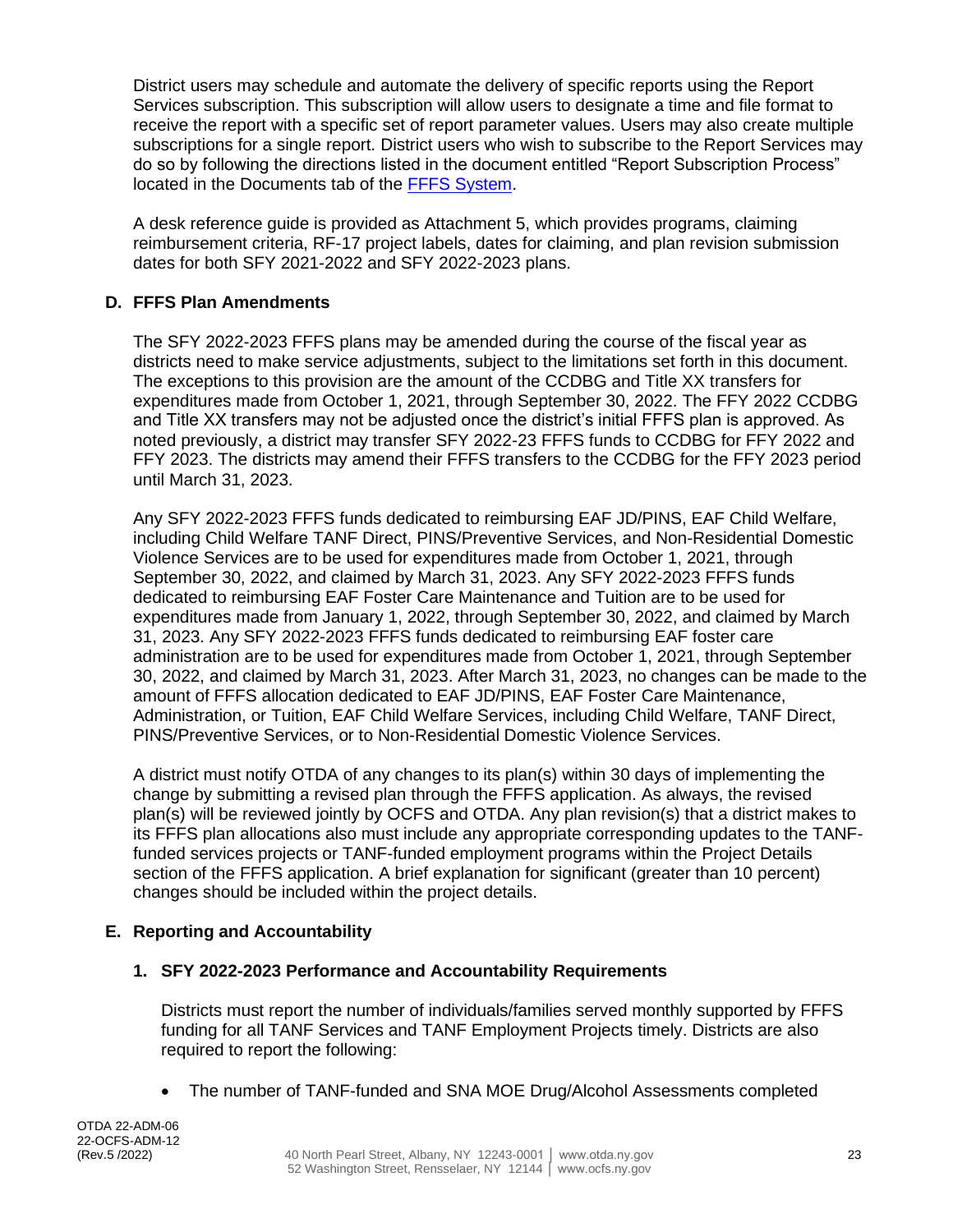- The number of SNA Drug/Alcohol Assessments completed
- The number of NCPs participating in FFFS work activities

Using the data sources noted above, OTDA will develop Performance and Accountability Matrices (PAMs) for all programs funded with FFFS and TANF-funded contract programs administered by both the State and local districts. These data are posted to the OTDA website and updated biannually based upon monthly data. More detailed information on reporting requirements is outlined in the next section.

Districts are required to appropriately define, document and maintain performance goals and measures, and establish proper oversight and monitoring of outcomes for all FFFS funded projects. Established outcomes will be subject to State review, as requested. Districts are also reminded that all projects must meet a TANF purpose and districts must indicate what the most appropriate TANF purpose is in the corresponding field of all projects within the project details screen.

OTDA will continue to use existing reporting mechanisms such as the Welfare Management System (WMS), the Welfare to Work Caseload Management System (WTWCMS), and the New York City Work, Accountability and You (NYCWAY) system for New York City to meet some of the SFY 2022-2023 FFFS Performance and Accountability data requirements. The remaining performance data is provided monthly by the districts directly via the FFFS System.

OCFS advised districts of performance requirements for preventive services via [07 OCFS-](http://ocfs.state.nyenet/policies/external/OCFS_2007/LCMs/07-OCFS-LCM-12%20Preventive%20Services%20-%20Performance-%20or%20Outcome-Based%20Provisions.pdf)[LCM-12.](http://ocfs.state.nyenet/policies/external/OCFS_2007/LCMs/07-OCFS-LCM-12%20Preventive%20Services%20-%20Performance-%20or%20Outcome-Based%20Provisions.pdf) Performance requirements for COPS programs funded by FFFS were established for SFY 2018-2019.

#### **TANF-Funded Services Reporting**

The TANF-funded services are designed to provide districts with flexibility in delivering services to TANF-eligible families in receipt of TA and low-income families with income at or below 200 percent of federal poverty level determined to be TANF-eligible in accordance with [00 LCM-20.](http://otda.ny.gov/policy/directives/2000/LCM/00_LCM-20.pdf) Depending on local needs, districts may direct TANF funding to a variety of projects.

As part of this SFY 2022-2023 FFFS plan submission, each district that allocates FFFS funds to any services project must enter an estimate of the individuals/families to be served for each project in its 2022-2023 FFFS plan. The actual individuals/families served must be entered into the FFFS System by the  $15<sup>th</sup>$  of the month following the reporting month. The system will calculate the actual average individuals/families served per month for each project in the project details section of the FFFS plan.

#### Number of Individuals/Families Served

To meet the PAM reporting requirement, districts must enter the number of families served for each month of the SFY, under the appropriate category: TA (TANF) and SNA MOE Families or 200 percent of poverty for each TANF Services, Nonrecurrent Cost or TANF Employment project in the 2022-2023 FFFS Plan. To have consistent reporting, the number of individuals/families reported each month is to be unduplicated within each project. An individual/family that is served more than once per month in a project should only be counted one time for each month they are served by that project. If no individuals/families were served, the districts must enter zeroes for the month. Please note that if a project is not operational for any months during a plan year, the non-operational months can be unchecked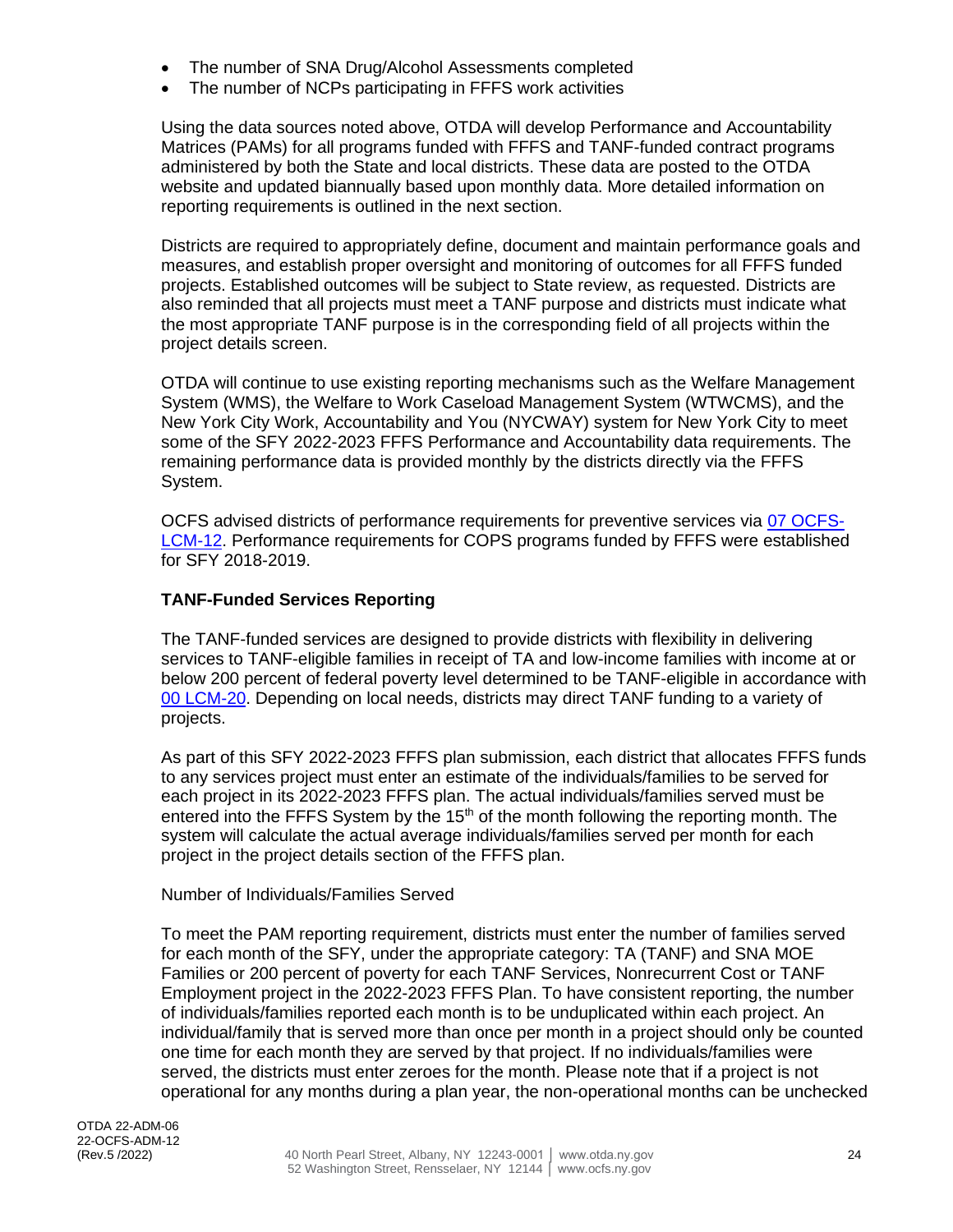within the project details. Reporting is not required for months a project is not operational, as long as the months are indicated as not operational in the project details.

### **Substance Use Disorder (SUD) Assessment and Monitoring**

Districts may use FFFS funds for the costs of assessing TANF clients for drug and alcohol abuse and for monitoring clients' attendance and progress in mandated substance abuse treatment. Since assessments are conducted only for those individuals identified as appropriate for assessment, there is no established goal. Performance data for drug and alcohol assessment and monitoring must be reported in FFFS, and the number of individuals identified as having substance abuse problems will be identified by WMS employability codes. If no individuals were assessed for drug/alcohol treatment, zeroes should be entered in the reporting fields. It is important to remember that only the number of individuals assessed, not those simply referred for assessment, must be counted.

Please note that non-federally funded SNA non-MOE drug and alcohol assessments should be reported in FFFS, but are not reimbursable under FFFS, and will not be included in the PAM.

Please direct any program questions to OTDA's Temporary Assistance Bureau at: (518) 474- 9344.

#### **Statutory Domestic Violence Liaison (DVL)**

Districts may use FFFS funds for the costs associated with providing at least one trained DVL who will make a determination and assessment of the TA applicant's/recipient's DV claim: determine the need for waivers of specific TA requirements that may place the victim and/or the children at risk or make it more difficult for them to escape an abusive situation; refer the victim to appropriate services depending on their situation; and enter the information into WMS via the DV subsystem. Performance of these tasks is the goal and performance data come from the DV reporting subsystem of WMS.

Please direct any program questions to OTDA's Temporary Assistance Bureau at: (518) 474- 9344.

#### **Employment Services Programs**

The TANF-funded employment programs are designed to provide districts with flexibility in delivering specialized employment services to TANF-eligible families in receipt of TA and low-income families below 200 percent of the federal poverty level determined to be TANFeligible in accordance with [00 LCM-20.](http://otda.ny.gov/policy/directives/2000/LCM/00_LCM-20.pdf) Depending on local needs, districts may direct TANF funding to a variety of employment programs as specified in their FFFS plans. Please note that each district should include funds budgeted for "Employment Administration" (Line 3.) unless the district fully contracts out the employment function and the contract services are primarily program activities. Each district that allocates funds to those specified TANF-funded employment programs must enter information for each program on FFFS.

Districts must continue to use existing reporting mechanisms (WTWCMS for all districts other than New York City and NYCWAY system for New York City) to report participation in employment programs, including paid and unpaid work activities, for the purpose of calculating the federal participation rate. Requirements for documenting and reporting hours of participation in work activities for households with children are detailed in [08 ADM-07](https://otda.ny.gov/policy/directives/2008/ADM/08-ADM-07.pdf) and subsequent policy directives.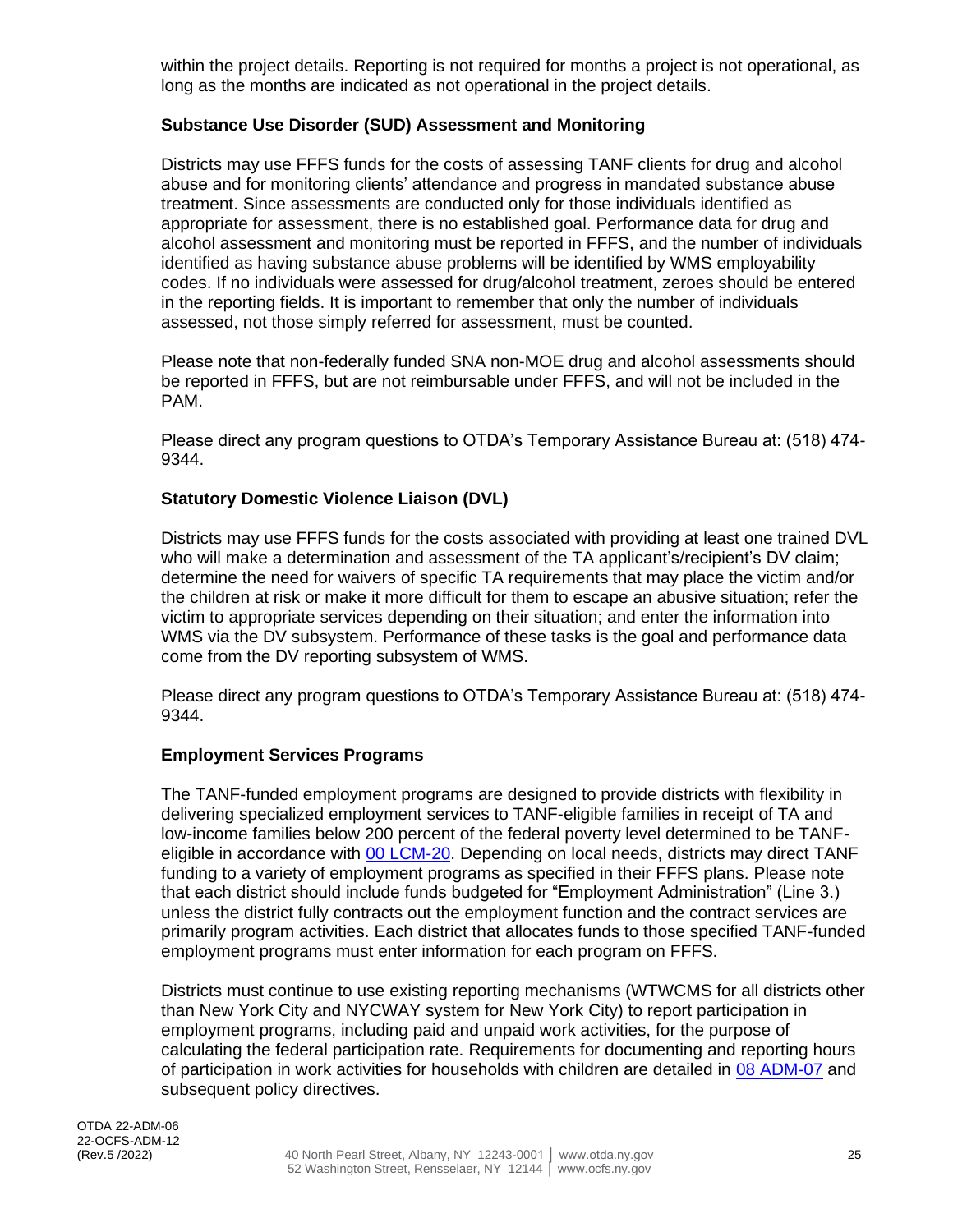### **2. Non-Custodial Parents (NCP) Participating in Work Activities**

Section 103 of PRWORA requires states to report, on a monthly basis, the number of NCPs participating in TANF-funded or SNA-MOE-funded federal work activities, as defined in section 407(d) of the Social Security Act<sup>i</sup>. Failure to report this and other data elements in an accurate and timely way can result in large financial penalties that could severely limit the amount of TANF funding the State receives for programmatic purposes. See 00 [LCM-20](http://otda.ny.gov/policy/directives/2000/LCM/00_LCM-20.pdf) for conditions governing the provision of TANF-funded services to NCPs.

As a result of this requirement, districts are required to enter into the FFFS System the monthly unduplicated number of NCPs participating in work programs funded through FFFS. If a NCP is served in more than one month, include them for every month served. If no NCP is served in a month, enter zero for that month. Information on NCP status can be obtained directly from the [LDSS-4726](http://otda.state.nyenet/ldss_eforms/eforms/4726.pdf) *TANF Services Application/Certification*, either from the cover sheet or from question F in Section 1. In the latter instance, clients may not be required to answer question F if they qualify for services in some other way.

Please note that there are two situations for which a district does not need to include a participating NCP in the report. The first situation is if the NCP is verified as active in an FA/SNA-MOE case containing a minor child. The second situation is when the, NCP is served by a State contracted provider to whom the district is allocating FFFS funds. These providers are required to report directly to the State on the number of NCPs served.

#### **3. Other Reporting Requirements**

For programs funded as Title XX below 200 percent, FFFS direct child welfare services, child care, EAF foster care administration, maintenance and tuition and alternatives to detention, the planning requirements will be met through the district's "Child and Family Service Plans" [\(21-OCFS-LCM-06\)](http://www.ocfs.state.ny.us/main/policies/external/ocfs_2021/LCM/21-OCFS-LCM-06.pdf).

#### **VII. Systems Implications**

None

#### **VIII. Effective Date**

Immediately

## **Issued By:**

| Name:<br>Title:<br><b>Division/Office:</b><br>Assistance | Valerie T. Figueroa<br><b>Deputy Commissioner</b><br>Employment and Income Support Programs/Office of Temporary and Disability |
|----------------------------------------------------------|--------------------------------------------------------------------------------------------------------------------------------|
| Name:                                                    | Derek J. Holtzclaw                                                                                                             |

| DEIEK J. NUILLUID V                                                                             |
|-------------------------------------------------------------------------------------------------|
| <b>Deputy Commissioner</b>                                                                      |
| Division/Office: Administration and Financial Management/Office of Children and Family Services |
|                                                                                                 |

<sup>&</sup>lt;sup>i</sup> Include non-custodial parents participating in any of the following activities: (1) unsubsidized employment; (2) subsidized private sector employment; (3) subsidized public sector employment; (4) work experience (including work associated with the refurbishing of publicly assisted housing) if sufficient private sector employment is not available; (5) on-the-job training; (6) job search and job readiness assistance; (7) community service programs; (8) vocational educational training (not to exceed 12 months with respect to any individual); (9) job skills training